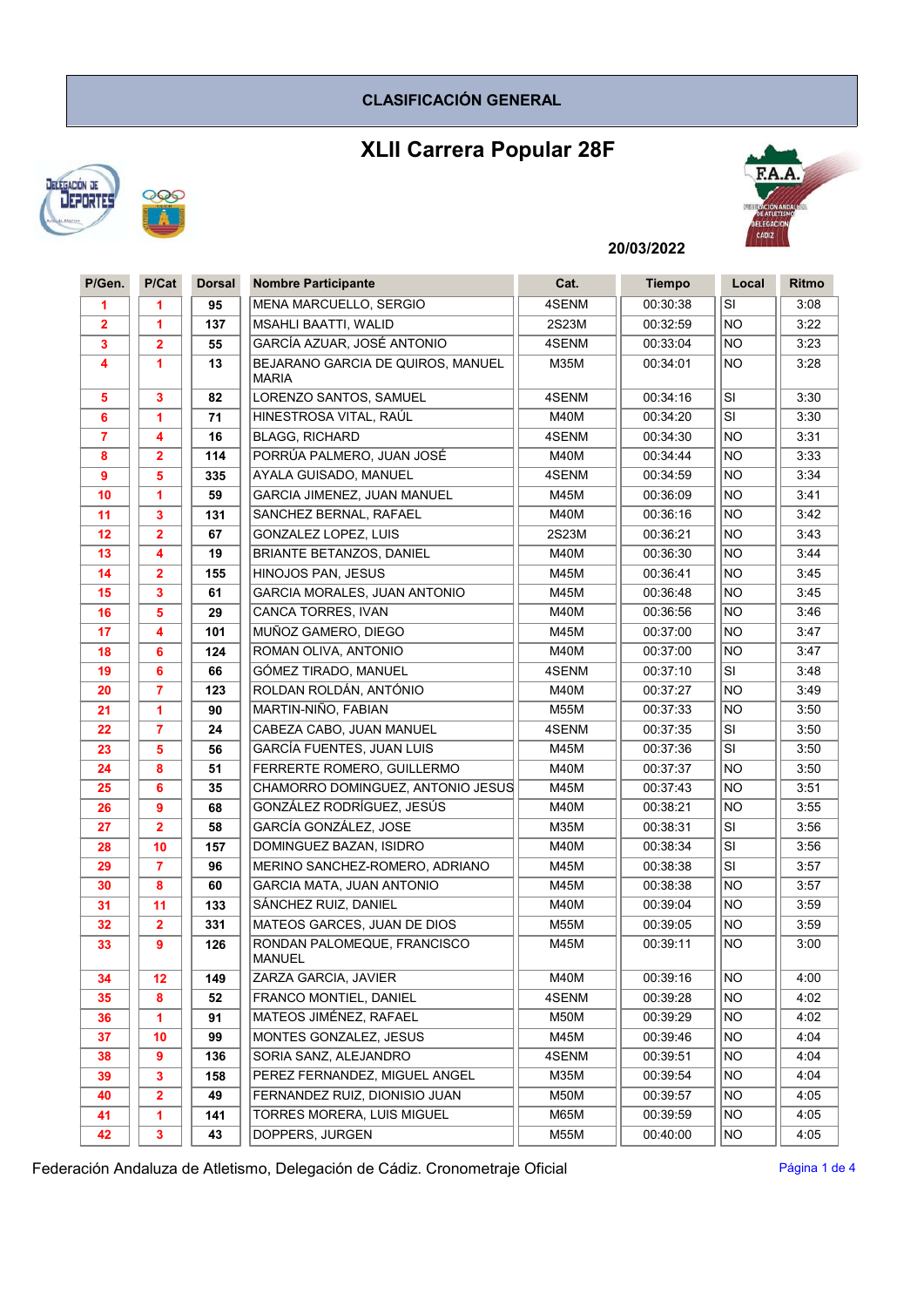# XLII Carrera Popular 28F





20/03/2022

| P/Gen. | P/Cat                   | <b>Dorsal</b>  | <b>Nombre Participante</b>               | Cat.        | <b>Tiempo</b> | Local     | Ritmo |
|--------|-------------------------|----------------|------------------------------------------|-------------|---------------|-----------|-------|
| 43     | 4                       | 80             | LORA BERNAL, ANTONIO JESUS               | M35M        | 00:40:00      | <b>NO</b> | 4:05  |
| 44     | 11                      | 48             | FERNANDEZ NARANJO. JOSE CARLOS           | M45M        | 00:40:08      | <b>NO</b> | 4:06  |
| 45     | 12                      | 23             | CABAÑAS ROJAS, JUAN                      | M45M        | 00:40:09      | <b>NO</b> | 4:06  |
| 46     | 13                      | 15             | BERNAL MASSIP, JOSE JAVIER               | <b>M40M</b> | 00:40:35      | SI        | 4:09  |
| 47     | 14                      | 138            | SUANO ARES, JESUS VICTOR                 | M40M        | 00:40:47      | <b>NO</b> | 4:10  |
| 48     | 10                      | $\overline{7}$ | ALONSO RAMOS, JAYRO                      | 4SENM       | 00:40:50      | NO.       | 4:10  |
| 49     | 1                       | 76             | LOBATO OROZCO, CARMEN                    | M40F        | 00:40:53      | NO.       | 4:10  |
| 50     | 15                      | 11             | BAEZ ALVAREZ, MANUEL                     | <b>M40M</b> | 00:40:54      | <b>NO</b> | 4:11  |
| 51     | 13                      | 41             | DELGADO PRADA, SERGIO                    | M45M        | 00:40:57      | <b>SI</b> | 4:11  |
| 52     | 5                       | 127            | RONDAN PALOMEQUE, YONATAN                | <b>M35M</b> | 00:41:19      | SI        | 4:13  |
| 53     | 6                       | 334            | BONATO RUIZ, FCO. DE PAULA               | M35M        | 00:41:21      | <b>NO</b> | 4:13  |
| 54     | 3                       | 18             | BREA ESTRADA, PEDRO                      | <b>M50M</b> | 00:41:31      | <b>NO</b> | 4:14  |
| 55     | 1                       | 26             | CALA ARELLANO, JOSÉ                      | M60M        | 00:42:04      | <b>NO</b> | 4:18  |
| 56     | 4                       | 134            | SANTANA MENACHO, FERNANDO                | <b>M50M</b> | 00:42:29      | <b>NO</b> | 4:20  |
| 57     | 2                       | 111            | PÉREZ ALBARRAN, JOSÉ ANTONIO             | M60M        | 00:42:34      | <b>NO</b> | 4:21  |
| 58     | 4                       | 64             | GARRI JEREZ, FRANCISCO                   | M55M        | 00:42:47      | <b>NO</b> | 4:22  |
| 59     | 14                      | 116            | QUINTERO CATALÁN, ANTONIO JOSÉ           | M45M        | 00:42:50      | <b>SI</b> | 4:22  |
| 60     | 11                      | 333            | VILLALA DAZA, JORGE                      | 4SENM       | 00:42:52      | <b>NO</b> | 4:22  |
| 61     | 16                      | 130            | SALAZAR NAVARRETE, JUAN                  | <b>M40M</b> | 00:42:56      | SI        | 4:23  |
| 62     | 17                      | 62             | GARCÍA MORALES, VICTOR MANUEL            | M40M        | 00:42:56      | <b>NO</b> | 4:23  |
| 63     | 5                       | 77             | LÓPEZ LÓPEZ, PEDRO                       | <b>M50M</b> | 00:42:59      | <b>SI</b> | 4:23  |
| 64     | 3                       | 45             | EL OUAHHABI RUBIO. ISMAEL                | 2S23M       | 00:42:59      | <b>NO</b> | 4:23  |
| 65     | $\overline{\mathbf{2}}$ | 75             | LINARES TAPIADOR, GERARDO                | <b>M65M</b> | 00:43:10      | <b>NO</b> | 4:24  |
| 66     | 18                      | 40             | DE LOS SANTOS RODRIGUEZ, JUAN<br>ANTONIO | <b>M40M</b> | 00:43:20      | <b>NO</b> | 4:25  |
| 67     | 3                       | 10             | ARTAJO HERNANDO, ENRIQUE                 | M60M        | 00:43:36      | <b>NO</b> | 4:27  |
| 68     | 5                       | 332            | TORAN ESTARELLES, JUAN ANTONIO           | <b>M55M</b> | 00:44:07      | <b>SI</b> | 4:30  |
| 69     | 1                       | 100            | MONTILLA LAZARENO, GEMA                  | 3SENF       | 00:44:07      | <b>NO</b> | 4:30  |
| 70     | 19                      | 33             | CASTRO CASTRO, MANU                      | M40M        | 00:44:07      | SI        | 4:30  |
| 71     | 6                       | 38             | CORDERO GARRUCHO, RAFAEL                 | M50M        | 00:44:22      | SI        | 4:32  |
| 72     | 7                       | 156            | GALLARDO CRUZ, FABIAN                    | <b>M50M</b> | 00:44:27      | SI        | 4:32  |
| 73     | 3                       | 72             | JIMÉNEZ SENA, JUAN CARLOS                | M65M        | 00:44:30      | NO.       | 4:33  |
| 74     | 20                      | 6              | ALONSO MORÓN, MANUEL JESÚS               | <b>M40M</b> | 00:44:34      | NO.       | 4:33  |
| 75     | 4                       | 109            | PERALTA DE HARO, ANTONIO                 | M60M        | 00:44:34      | <b>NO</b> | 4:33  |
| 76     | 6                       | 119            | RÍOS ALEGRÍA, MANUEL                     | M55M        | 00:44:35      | NO        | 4:33  |
| 77     | $\overline{7}$          | 32             | CASTILLO GUTIÉRREZ, MIGUEL               | M35M        | 00:44:36      | <b>NO</b> | 4:33  |
| 78     | 2                       | 129            | RUIZ-MATEOS LAYNEZ, MARÍA JOSÉ           | M40F        | 00:44:40      | NO.       | 4:34  |
| 79     | 1                       | 14             | BELTRÁN LAYNEZ, BEATRIZ                  | 1S23F       | 00:44:48      | <b>NO</b> | 4:34  |
| 80     | 1                       | 94             | MELLADO TIRADO, EVA MARIA                | M45F        | 00:44:51      | SI        | 4:35  |
| 81     | 8                       | 97             | GARCIA CABELLO, JUAN MANUEL              | M50M        | 00:45:09      | <b>NO</b> | 4:36  |
| 82     | 8                       | $\mathbf{1}$   | ACUÑA MORILLO, FRANCISCO JAVIER          | M35M        | 00:45:17      | <b>NO</b> | 4:37  |
| 83     | 21                      | 79             | LÓPEZ-CEPERO ROMERO, ANTONIO             | M40M        | 00:45:19      | NO.       | 4:37  |
| 84     | 15                      | 153            | AVILES GOMEZ, RUBEN                      | M45M        | 00:45:23      | NO.       | 4:38  |
| 85     | 16                      | 81             | LORENZO RAFOSO, JOSÉ                     | M45M        | 00:45:23      | SI        | 4:38  |
| 86     | 9                       | 54             | <b>GALVÁN MELERO, GUSTAVO</b>            | M35M        | 00:45:55      | NO.       | 4:41  |
| 87     | 10                      | 98             | MONTALBÁN PÉREZ, ANTONIO                 | M35M        | 00:45:56      | SI        | 4:41  |
| 88     | 22                      | 89             | MARTINEZ VILLAGRAN, RODRIGO              | M40M        | 00:45:59      | <b>NO</b> | 4:42  |

Federación Andaluza de Atletismo, Delegación de Cádiz. Cronometraje Oficial Pagina 2 de 4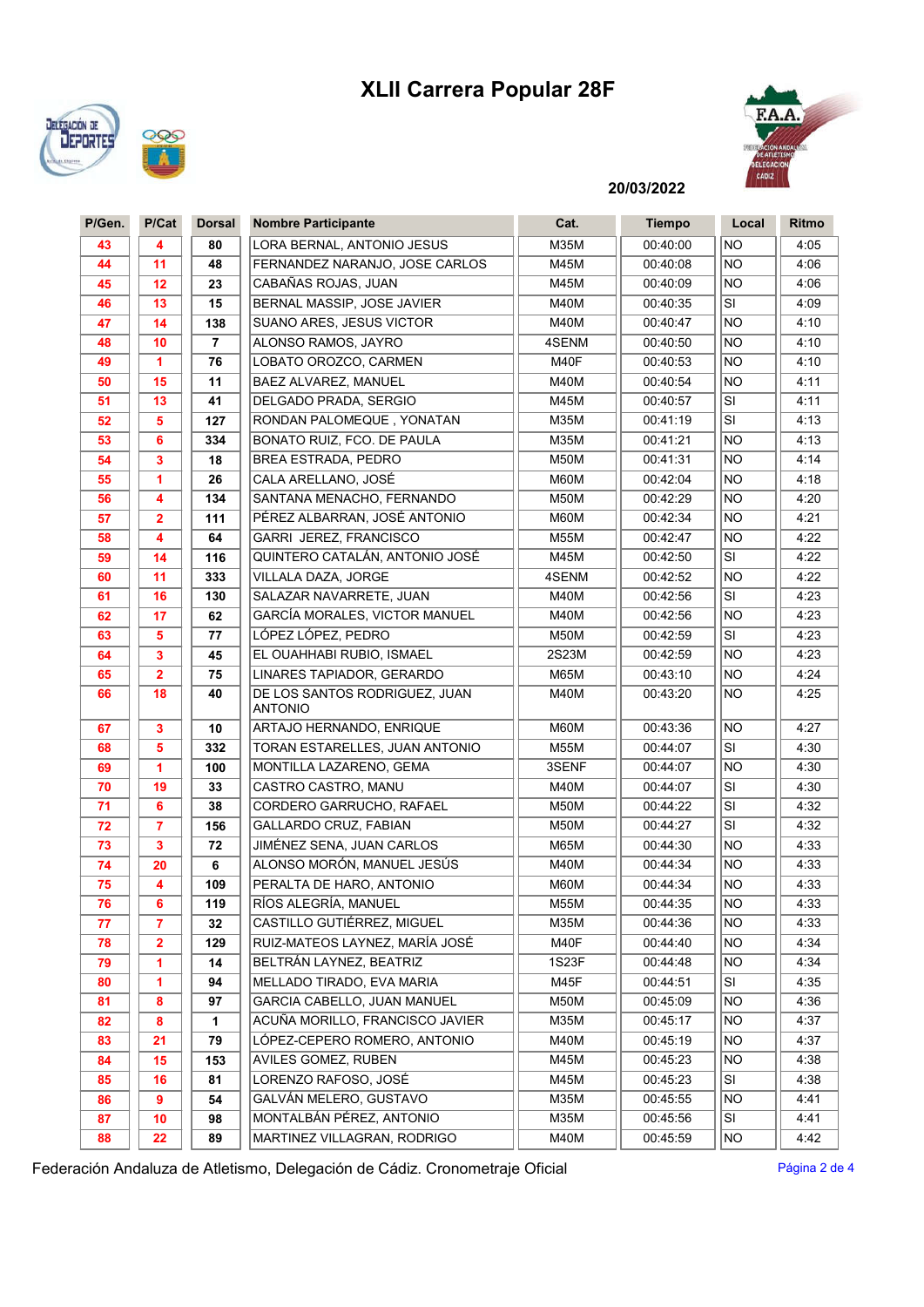# XLII Carrera Popular 28F





### 20/03/2022

| P/Gen.     | P/Cat                   | <b>Dorsal</b> | <b>Nombre Participante</b>                                  | Cat.          | <b>Tiempo</b>        | Local           | Ritmo        |
|------------|-------------------------|---------------|-------------------------------------------------------------|---------------|----------------------|-----------------|--------------|
| 89         | 1                       | 57            | <b>GARCÍA GARCIA, MARICARMEN</b>                            | M35F          | 00:46:24             | <b>NO</b>       | 4:44         |
| 90         | 9                       | 9             | ANTONA DE ELÍAS, PEDRO NICOLÁS                              | M50M          | 00:46:32             | <b>NO</b>       | 4:45         |
| 91         | 11                      | $\mathbf{2}$  | AGUILERA, ALBERTO                                           | M35M          | 00:46:34             | <b>NO</b>       | 4:45         |
| 92         | 17                      | 148           | ZAMBRANO RANDADO, ANDRES                                    | M45M          | 00:46:40             | <b>NO</b>       | 4:46         |
| 93         | 18                      | 27            | CAMACHO VALENZUELA, JOSE MANUEL                             | M45M          | 00:46:41             | <b>NO</b>       | 4:46         |
| 94         | 19                      | 53            | GALÁN GONZÁLEZ, LUIS MIGUEL                                 | M45M          | 00:46:53             | SI              | 4:47         |
| 95         | 1                       | 21            | CABALLERO JURADO, LUIS                                      | M70M          | 00:47:05             | <b>NO</b>       | 4:48         |
| 96         | 20                      | 69            | HELICES PATINO, ANTONIO                                     | M45M          | 00:47:06             | <b>NO</b>       | 4:48         |
| 97         | $\overline{2}$          | 160           | VAZQUEZ TIRADO, MARIA JOSE                                  | 3SENF         | 00:47:10             | SI              | 4:49         |
| 98         | $\overline{\mathbf{2}}$ | 118           | RAMOS ZAPICO, JOSE FELIX                                    | M70M          | 00:47:22             | <b>NO</b>       | 4:50         |
| 99         | 3                       | 140           | TOCINO PEREZ, AGUEDA                                        | M40F          | 00:47:22             | <b>NO</b>       | 4:50         |
| 100        | 4                       | 105           | ORELLANA MONTERO, ELISA                                     | M40F          | 00:47:53             | <b>NO</b>       | 4:53         |
| 101        | 12                      | 104           | ORELLANA, JOSE MANUEL                                       | M35M          | 00:47:55             | <b>NO</b>       | 4:53         |
| 102        | $\overline{2}$          | 93            | MELLADO RODRIGUEZ, ANA BELEN                                | M35F          | 00:48:14             | SI              | 4:55         |
| 103        | 10                      | 122           | RODRIGUEZ MONTALBÁN, ISMAEL                                 | M50M          | 00:48:48             | SI              | 4:59         |
| 104        | 11                      | 42            | DOMINGUEZ CERPA, MANUEL                                     | M50M          | 00:49:03             | SI              | 5:00         |
| 105        | 3                       | 36            | CID ALVAREZ. EDUARDO                                        | M70M          | 00:49:25             | <b>NO</b>       | 5:03         |
| 106        | $\overline{7}$          | 125           | ROMERO, JOSE                                                | M55M          | 00:49:31             | SI              | 5:03         |
| 107        | 8                       | 92            | MELLADO BENITEZ, ANTONIO LUIS                               | <b>M55M</b>   | 00:49:32             | SI              | 5:03         |
| 108        | 5                       | 154           | VIDAL ROMERO, NAZARET                                       | M40F          | 00:49:36             | SI              | 5:04         |
| 109        | 1                       | 115           | QUINTANA ARNÉS, BEGOÑA                                      | M55F          | 00:49:39             | <b>NO</b>       | 5:04         |
| 110        | 21                      | 39            | DE LOS SANTOS RODRIGUEZ, FRANCISCO<br><b>MANUEL</b>         | M45M          | 00:49:45             | <b>NO</b>       | 5:05         |
| 111        | 23                      | 34            | CASTRO RODRÍGUEZ, RUBEN                                     | <b>M40M</b>   | 00:49:59             | <b>NO</b>       | 5:06         |
| 112        | $\overline{2}$          | 70            | HERRERA CASTRO, ISABEL                                      | M55F          | 00:50:02             | SI              | 5:06         |
| 113        | 24                      | 117           | RAMIREZ FERNANDEZ, ANTONIO                                  | <b>M40M</b>   | 00:50:04             | SI              | 5:07         |
| 114        | 1                       | 50            | FERNANDEZ RUIZ, MARIA DEL CARMEN                            | M50F          | 00:50:11             | NO              | 5:07         |
| 115        | 22                      | 120           | RIVERA MOTA, MANUEL                                         | M45M          | 00:50:13             | <b>NO</b>       | 5:07         |
| 116        | 3                       | 103           | NUÑEZ TEJERO, MARIA LUISA                                   | M35F          | 00:50:17             | <b>NO</b>       | 5:08         |
| 117        | 6                       | 139           | TEJERO NÚÑEZ, MARIA JOSÉ                                    | M40F          | 00:50:28             | <b>NO</b>       | 5:09         |
| 118        | 4                       | 121           | RODRIGUEZ LOPEZ, MANUEL                                     | M70M          | 00:50:32             | <b>NO</b>       | 5:09         |
| 119        | 13                      | 20            | BRIOSO JIMENEZ, JOSE ANTONIO                                | M35M          | 00:50:40             | SI              | 5:10         |
| 120        | $\overline{7}$          | 85            | MAIHRUZ, MIOARA CORINA                                      | M40F          | 00:50:57             | <b>NO</b>       | 5:12         |
| 121        | 25                      | 63            | GARCIA SANCHEZ, ALEJANDRO                                   | <b>M40M</b>   | 00:50:59             | <b>NO</b>       | 5:12         |
| 122        | 9                       | 143           | VARGAS RACERO, JOSE ANGEL                                   | <b>M55M</b>   | 00:51:07             | SI              | 5:13         |
| 123        | 4                       | 17            | BORREIROS CABRERA, MANUEL                                   | <b>M65M</b>   | 00:51:11             | <b>NO</b>       | 5:13         |
| 124        | 12                      | 28            | CAMPOS CABRAL, NICOLAS                                      | M50M          | 00:51:12             | <b>NO</b>       | 5:13         |
| 125        | 5                       | 88            | MARTINEZ RAMIREZ. JUAN CARLOS                               | M60M          | 00:52:02             | SI              | 5:19         |
| 126        | 10<br>3                 | 110<br>132    | PERALTA FERNANDEZ, LUIS MIGUEL<br>SANCHEZ MUÑOZ, CARMEN ANA | <b>M55M</b>   | 00:52:05             | NO<br><b>NO</b> | 5:19<br>5:19 |
| 127        |                         |               | LOPEZ LORENZO, ZAHIRA                                       | 3SENF         | 00:52:06             | <b>SI</b>       |              |
| 128<br>129 | 4<br>12                 | 78<br>113     | PÉREZ ORTEGA, GUMERSINDO JESÚS                              | M35F<br>4SENM | 00:52:56<br>00:53:28 | <b>NO</b>       | 5:24<br>5:27 |
| 130        | 6                       | 73            | JUNQUERO GARCIA, JUAN EMILIO                                | M60M          | 00:53:32             | SI              | 5:28         |
| 131        | 13                      | 128           | FERNANDEZ RODRIGUEZ, JUAN ISIDRO                            | <b>M50M</b>   | 00:53:32             | NO)             | 5:28         |
| 132        | 4                       | 159           | RODRIGUEZ CASTRO, IRENE                                     | 3SENF         | 00:53:36             | SI              | 5:28         |
| 133        | 23                      | 112           | PEREZ DE LA LASTRA GUISADO, JOSE                            | M45M          | 00:53:37             | SI              | 5:28         |
|            |                         |               | <b>MANUEL</b>                                               |               |                      |                 |              |

Federación Andaluza de Atletismo, Delegación de Cádiz. Cronometraje Oficial Pagina 3 de 4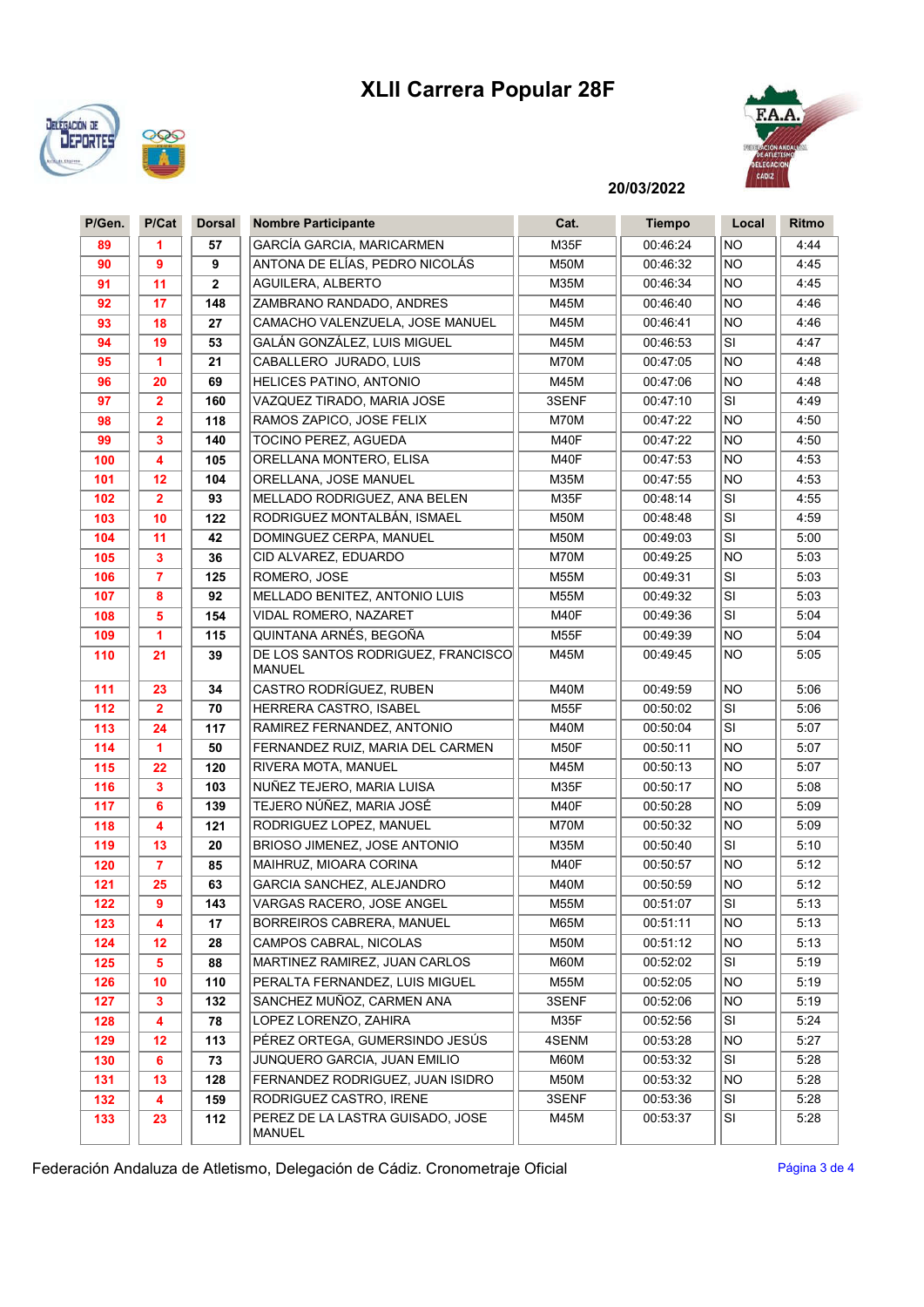# XLII Carrera Popular 28F





#### 20/03/2022

| P/Gen. | P/Cat          | <b>Dorsal</b> | <b>Nombre Participante</b>      | Cat.        | <b>Tiempo</b> | Local     | <b>Ritmo</b> |
|--------|----------------|---------------|---------------------------------|-------------|---------------|-----------|--------------|
| 134    | 2              | 65            | GIL GONZÁLEZ, MERCEDES          | M45F        | 00:53:46      | <b>SI</b> | 5:29         |
| 135    | 5              | 107           | PALOMA VEGA, JOAQUIN            | <b>M65M</b> | 00:54:21      | <b>NO</b> | 5:33         |
| 136    | 8              | 25            | CABRAL NÚÑEZ. PALOMA            | M40F        | 00:54:30      | <b>NO</b> | 5:34         |
| 137    | 14             | 106           | ORTIZ GÓMEZ, JUAN FRANCISCO     | M35M        | 00:54:31      | <b>NO</b> | 5:34         |
| 138    | 5              | 37            | CORDERO ANDRADES, CRISTINA      | M35F        | 00:55:10      | <b>NO</b> | 5:38         |
| 139    | 7              | 108           | PARODI AGUIRRE, FRANCISCO       | M60M        | 00:55:35      | <b>NO</b> | 5:40         |
| 140    | 24             | 74            | LEBRON ROMERO, ANGEL            | M45M        | 00:56:13      | <b>NO</b> | 5:44         |
| 141    | 5              | 31            | CASTAÑO MORILLA, FRANCISCO      | M70M        | 00:56:24      | <b>NO</b> | 5:45         |
| 142    | 3              | 5             | ALDON LAGOMAZZINI, CARMEN       | <b>M55F</b> | 00:56:43      | <b>SI</b> | 5:47         |
| 143    | 9              | 4             | ALCALA MONTIEL, CRISTINA        | M40F        | 00:56:51      | <b>SI</b> | 5:48         |
| 144    | 4              | 151           | DAFIR HAJJAB, FATIMA            | <b>M55F</b> | 00:57:55      | <b>SI</b> | 5:55         |
| 145    |                | 142           | TORRES QUIÑOY, MARIA DEL CARMEN | M60F        | 00:58:04      | <b>NO</b> | 5:56         |
| 146    | 11             | 46            | <b>ESPINAR MORA, JOSE</b>       | <b>M55M</b> | 00:58:05      | <b>NO</b> | 5:56         |
| 147    | 6              | 147           | VILLEGAS VACA, ANTONIO MARÍA    | <b>M65M</b> | 01:02:20      | <b>NO</b> | 6:22         |
| 148    | 5              | 12            | BALLESTA GARCÍA, INMA           | <b>M55F</b> | 01:02:21      | <b>NO</b> | 6:22         |
| 149    | 6              | 150           | SANCHEZ GONZALEZ, JUAN          | M70M        | 01:03:26      | <b>NO</b> | 6:28         |
| 150    | $\overline{2}$ | 8             | ANDRADES NÚÑEZ, ANTONIA         | M60F        | 01:08:42      | <b>NO</b> | 7:01         |
| 151    | 10             | 144           | VEGA CABALLERO, CONCHITA        | M40F        | 01:08:42      | <b>NO</b> | 7:01         |
| 152    | 15             | 145           | VELA CAIRON, JUAN PEDRO         | M35M        | 01:08:44      | <b>NO</b> | 7:01         |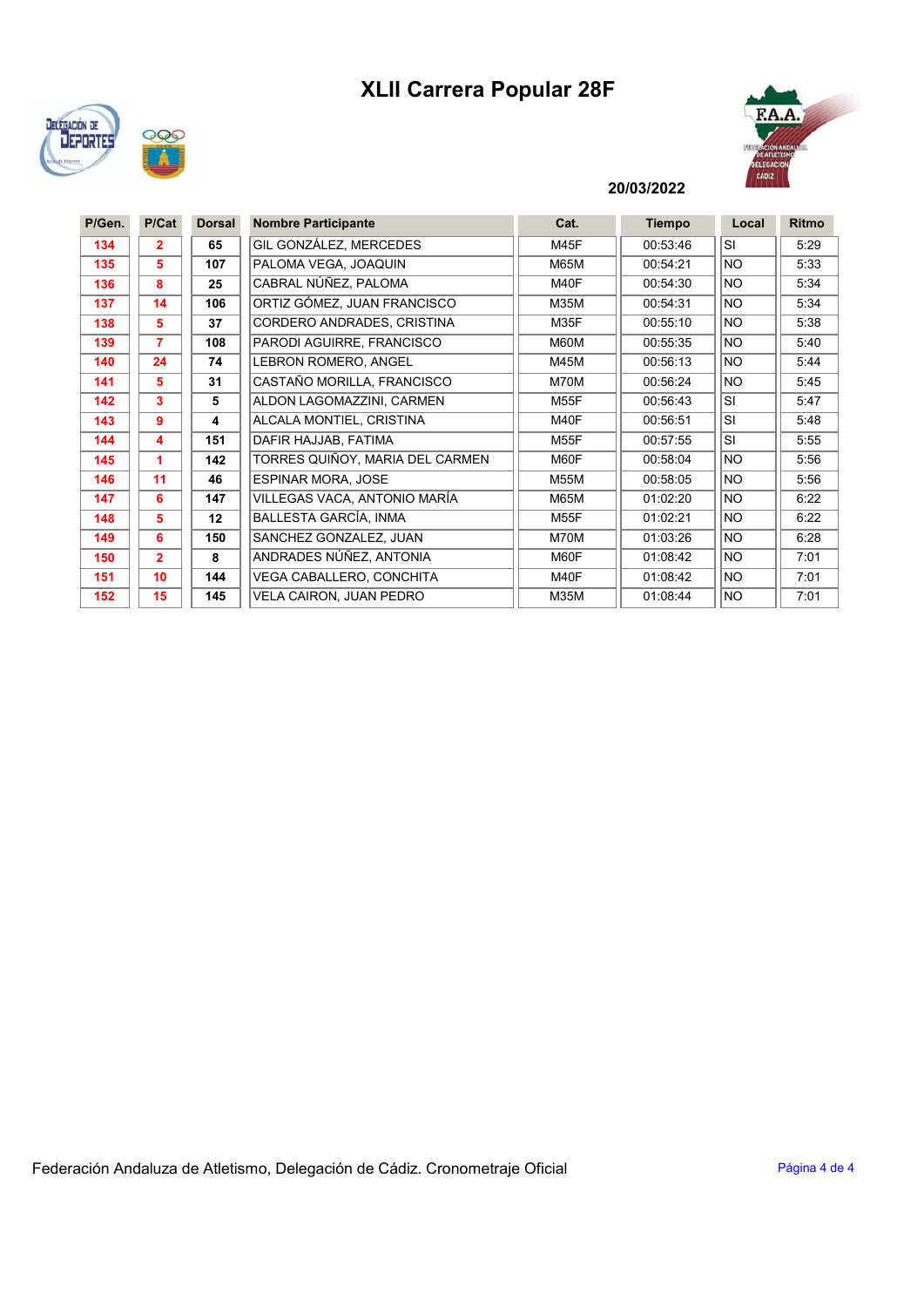



## CLASIFICACIÓN POR CATEGORIAS

#### SUB23 FEME

| Local     | Pos.Cat. Dorsal   |     | Tiempo   | M./Km | <b>Nombre</b>               | Equipo / Club           |
|-----------|-------------------|-----|----------|-------|-----------------------------|-------------------------|
| NO        |                   | 14  | 00:44:48 | 4:34  | BELTRÁN LAYNEZ, BEATRIZ     | LAGUNA DEL MORAL (ROTA) |
|           | <b>SUB23 MASC</b> |     |          |       |                             |                         |
| Local     | Pos.Cat. Dorsal   |     | Tiempo   | M/Km  | <b>Nombre</b>               | Equipo / Club           |
| NO        |                   | 137 | 00:32:59 | 3:21  | <b>MSAHLI BAATTI, WALID</b> | C.D INCLUYE             |
| <b>NO</b> | 2                 | 67  | 00:36:21 | 3:42  | GONZALEZ LOPEZ. LUIS        | <b>INDEPENDIENTE</b>    |
| <b>NO</b> | 3                 | 45  | 00:42:59 | 4:23  | EL OUAHHABI RUBIO, ISMAEL   | <b>CARMONA PAEZ</b>     |
|           | CENIOD EEME       |     |          |       |                             |                         |

#### SENIOR FEME

| Local | Pos.Cat. Dorsal |     | Tiempo   | M./Km | <b>Nombre</b>              | Equipo / Club            |
|-------|-----------------|-----|----------|-------|----------------------------|--------------------------|
| NO.   |                 | 100 | 00.44.07 | 4:30  | MONTILLA LAZARENO, GEMA    | <b>INDEPENDIENTE</b>     |
| SI    |                 | 160 | 00:47:10 | 4:48  | VAZQUEZ TIRADO, MARIA JOSE | C.A CORREPLAYAS          |
| NO    | 3               | 132 | 00:52:06 | 5.19  | SANCHEZ MUÑOZ, CARMEN ANA  | CLUB ATLETISMO CONIL     |
| SI    | 4               | 159 | 00.53.36 | 5:28  | RODRIGUEZ CASTRO, IRENE    | C.A.CORREPLAYAS CHIPIONA |

## SENIOR MASC

| Local     | Pos.Cat. Dorsal |                | Tiempo   | M/Km | <b>Nombre</b>                  | Equipo / Club             |
|-----------|-----------------|----------------|----------|------|--------------------------------|---------------------------|
| <b>SI</b> | 1               | 95             | 00:30:38 | 3:07 | MENA MARCUELLO, SERGIO         | <b>CD INCLUYE</b>         |
| <b>NO</b> | $\overline{c}$  | 55             | 00:33:04 | 3:22 | GARCÍA AZUAR, JOSÉ ANTONIO     | UTRERANO ATLETISMO        |
| SI        | 3               | 82             | 00:34:16 | 3:29 | LORENZO SANTOS, SAMUEL         | <b>INDEPENDIENTE</b>      |
| <b>NO</b> | 4               | 16             | 00:34:30 | 3:31 | <b>BLAGG, RICHARD</b>          | <b>CALPEANS</b>           |
| <b>NO</b> | 5               | 335            | 00:34:59 | 3:34 | AYALA GUISADO, MANUEL          | <b>PALACIEGOS</b>         |
| SI        | 6               | 66             | 00:37:10 | 3:47 | GÓMEZ TIRADO, MANUEL           | TRIATLETAS DE CAEPIONIS   |
| SI        | 7               | 24             | 00:37:35 | 3:50 | CABEZA CABO, JUAN MANUEL       | TRIATLETAS DE CAEPIONIS   |
| <b>NO</b> | 8               | 52             | 00:39:28 | 4:01 | <b>FRANCO MONTIEL, DANIEL</b>  | CLUB POLIDEPORTIVO OLIMPO |
| <b>NO</b> | 9               | 136            | 00:39:51 | 4:04 | SORIA SANZ, ALEJANDRO          | ENTRENA SEVILLA           |
| <b>NO</b> | 10              | $\overline{7}$ | 00:40:50 | 4:10 | ALONSO RAMOS, JAYRO            | ATLETISMO ASTURIANO       |
| <b>NO</b> | 11              | 333            | 00:42:52 | 4:22 | VILLALA DAZA, JORGE            | ADGUADALQUIVIR            |
| <b>NO</b> | 12              | 113            | 00:53:28 | 5:27 | PÉREZ ORTEGA. GUMERSINDO JESÚS | <b>INDEPENDIENTE</b>      |

### MASTER 35+ FEME

| Local | Pos.Cat. Dorsal |     | Tiempo   | M./Km | <b>Nombre</b>                    | Equipo / Club                   |
|-------|-----------------|-----|----------|-------|----------------------------------|---------------------------------|
| NO.   |                 | 57  | 00:46:24 | 4:44  | <b>GARCÍA GARCIA, MARICARMEN</b> | <b>INDEPENDIENTE</b>            |
| SI    | 2               | 93  | 00.48.14 | 4:55  | MELLADO RODRIGUEZ, ANA BELEN     | C.A. CORREPLAYAS                |
| NO.   | 3               | 103 | 00:50:17 | 5:07  | NUÑEZ TEJERO, MARIA LUISA        | <b>CLUB ATLETISMO TREBUJENA</b> |
| SI    | 4               | 78  | 00:52:56 | 5.24  | LOPEZ LORENZO, ZAHIRA            | C.A. CORREPLAYAS                |
| NO.   | 5               | 37  | 00:55:10 | 5:37  | CORDERO ANDRADES, CRISTINA       | <b>CLUB ATLETISMO TREBUJENA</b> |

#### MASTER 35+ MASC

| Local | Pos.Cat. Dorsal |     | Tiempo   | M./Km | <b>Nombre</b>                                     | Equipo / Club              |
|-------|-----------------|-----|----------|-------|---------------------------------------------------|----------------------------|
| NO    |                 | 13  | 00:34:01 | 3:28  | BEJARANO GARCIA DE QUIROS, MANUEL<br><b>MARIA</b> | LA PERRERA                 |
| SI    |                 | 58  | 00:38:31 | 3:55  | GARCÍA GONZÁLEZ. JOSE                             | CLUB ATLETISMO CHIPIONA    |
| NO    |                 | 158 | 00:39:54 | 4:04  | PEREZ FERNANDEZ, MIGUEL ANGEL                     | CLUB ATLETISMO PUERTO REAL |
| NO    | 4               | 80  | 00:40:00 | 4:04  | LORA BERNAL, ANTONIO JESUS                        | <b>INDEPENDIENTE</b>       |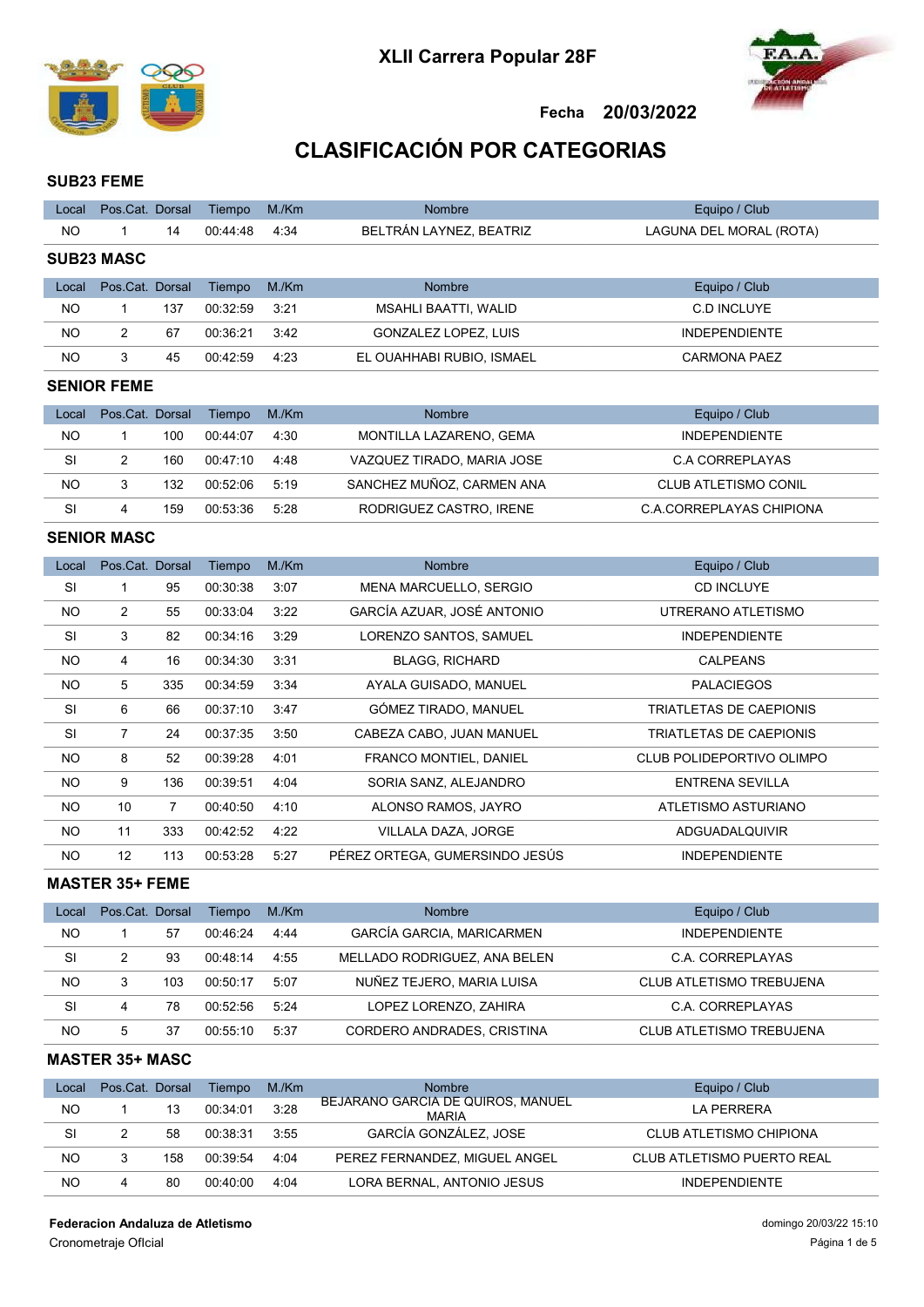### MASTER 35+ MASC

| Local          | Pos.Cat. Dorsal |                | Tiempo   | M/Km | <b>Nombre</b>                   | Equipo / Club                   |
|----------------|-----------------|----------------|----------|------|---------------------------------|---------------------------------|
| <b>SI</b>      | 5               | 127            | 00:41:19 | 4:13 | RONDAN PALOMEQUE, YONATAN       | C.D. TRIALETAS DE CAEPIONIS     |
| <b>NO</b>      | 6               | 334            | 00:41:21 | 4:13 | BONATO RUIZ, FCO, DE PAULA      | <b>INDEPENDIENTE</b>            |
| N <sub>O</sub> | 7               | 32             | 00:44:36 | 4:33 | CASTILLO GUTIÉRREZ, MIGUEL      | <b>CD GILETE</b>                |
| NO.            | 8               | 1              | 00:45:17 | 4:37 | ACUÑA MORILLO, FRANCISCO JAVIER | <b>GORLOCOS</b>                 |
| N <sub>O</sub> | 9               | 54             | 00:45:55 | 4:41 | GALVÁN MELERO, GUSTAVO          | <b>INDEPENDIENTE</b>            |
| <b>SI</b>      | 10              | 98             | 00:45:56 | 4:41 | MONTALBÁN PÉREZ, ANTONIO        | C. A. CORREPLAYAS CHIPIONA      |
| NO.            | 11              | $\overline{2}$ | 00:46:34 | 4:45 | AGUILERA, ALBERTO               | <b>CORRECAMINOS</b>             |
| N <sub>O</sub> | 12              | 104            | 00:47:55 | 4:53 | ORELLANA, JOSE MANUEL           | <b>CARMONA PAEZ</b>             |
| <b>SI</b>      | 13              | 20             | 00:50:40 | 5:10 | BRIOSO JIMENEZ, JOSE ANTONIO    | C.A. CORREPLAYAS                |
| NO.            | 14              | 106            | 00:54:31 | 5:33 | ORTIZ GÓMEZ, JUAN FRANCISCO     | <b>CLUB ATLETISMO TREBUJENA</b> |
| <b>NO</b>      | 15              | 145            | 01:08:44 | 7:00 | <b>VELA CAIRON, JUAN PEDRO</b>  | <b>INDEPENDIENTE</b>            |

#### MASTER 40+ FEME

| Local          | Pos.Cat. Dorsal |     | Tiempo   | M/Km | <b>Nombre</b>                  | Equipo / Club                   |
|----------------|-----------------|-----|----------|------|--------------------------------|---------------------------------|
| N <sub>O</sub> |                 | 76  | 00:40:53 | 4:10 | LOBATO OROZCO, CARMEN          | <b>INDEPENDIENTE</b>            |
| N <sub>O</sub> | 2               | 129 | 00:44:40 | 4:33 | RUIZ-MATEOS LAYNEZ, MARÍA JOSÉ | <b>INDEPENDIENTE</b>            |
| N <sub>O</sub> | 3               | 140 | 00:47:22 | 4:50 | <b>TOCINO PEREZ. AGUEDA</b>    | CLUB ATLETISMO CHICLANA         |
| N <sub>O</sub> | 4               | 105 | 00:47:53 | 4:53 | ORELLANA MONTERO, ELISA        | CLUB DE ATLETISMO CARMONA PÁEZ  |
| <b>SI</b>      | 5               | 154 | 00:49:36 | 5:03 | VIDAL ROMERO, NAZARET          | <b>CA CHIPIONA</b>              |
| N <sub>O</sub> | 6               | 139 | 00:50:28 | 5:09 | TEJERO NÚÑEZ, MARIA JOSÉ       | <b>CLUB ATLETISMO TREBUJENA</b> |
| N <sub>O</sub> | $\overline{7}$  | 85  | 00:50:57 | 5:12 | MAIHRUZ, MIOARA CORINA         | <b>CLUB ATLETISMO TREBUJENA</b> |
| N <sub>O</sub> | 8               | 25  | 00:54:30 | 5:33 | CABRAL NÚÑEZ. PALOMA           | <b>CLUB ATLETISMO TREBUJENA</b> |
| <b>SI</b>      | 9               | 4   | 00:56:51 | 5:48 | ALCALA MONTIEL, CRISTINA       | <b>CLUB ATLETISMO CHIPIONA</b>  |
| NO.            | 10              | 144 | 01:08:42 | 7:00 | VEGA CABALLERO, CONCHITA       | <b>CLUB ATLETISMO TREBUJENA</b> |

## MASTER 40+ MASC

| Local          | Pos.Cat. Dorsal |     | Tiempo   | M/Km | Nombre                                          | Equipo / Club                     |
|----------------|-----------------|-----|----------|------|-------------------------------------------------|-----------------------------------|
| SI             | 1               | 71  | 00:34:20 | 3:30 | HINESTROSA VITAL, RAÚL                          | <b>CLUB ATLETISMO CHIPIONA</b>    |
| <b>NO</b>      | 2               | 114 | 00:34:44 | 3:32 | PORRÚA PALMERO, JUAN JOSÉ                       | <b>C.A BEIMAN</b>                 |
| <b>NO</b>      | 3               | 131 | 00:36:16 | 3:42 | SANCHEZ BERNAL, RAFAEL                          | <b>FABI'S TEAM</b>                |
| N <sub>O</sub> | 4               | 19  | 00:36:30 | 3:43 | BRIANTE BETANZOS, DANIEL                        | CLUB MARATÓN JEREZ                |
| NO.            | 5               | 29  | 00:36:56 | 3:46 | CANCA TORRES, IVAN                              | <b>CLUB ATLETISMO PUERTO REAL</b> |
| <b>NO</b>      | 6               | 124 | 00:37:00 | 3:46 | ROMAN OLIVA, ANTONIO                            | <b>CLUB ATLETISMO CHICLANA</b>    |
| N <sub>O</sub> | $\overline{7}$  | 123 | 00:37:27 | 3:49 | ROLDAN ROLDÁN, ANTÓNIO                          | CLUB ATLETISMO CIUDAD DE ARCOS    |
| N <sub>O</sub> | 8               | 51  | 00:37:37 | 3:50 | FERRERTE ROMERO, GUILLERMO                      | <b>C.T. TRIKIMAN MOVIJEREZ</b>    |
| NO.            | 9               | 68  | 00:38:21 | 3:54 | GONZÁLEZ RODRÍGUEZ, JESÚS                       | <b>MARATONIANOS TEAM</b>          |
| <b>SI</b>      | 10              | 157 | 00:38:34 | 3:56 | DOMINGUEZ BAZAN, ISIDRO                         | <b>C.A CORREPLAYAS</b>            |
| NO.            | 11              | 133 | 00:39:04 | 3:59 | SÁNCHEZ RUIZ, DANIEL                            | <b>CLUB ATLETISMO VIA VERDE</b>   |
| N <sub>O</sub> | 12              | 149 | 00:39:16 | 4:00 | ZARZA GARCIA, JAVIER                            | POLIDEPORTIVO OLIMPO CADIZ        |
| <b>SI</b>      | 13              | 15  | 00:40:35 | 4:08 | BERNAL MASSIP, JOSE JAVIER                      | <b>TRIATLETAS DE CAEPIONIS</b>    |
| NO             | 14              | 138 | 00:40:47 | 4:09 | <b>SUANO ARES, JESUS VICTOR</b>                 | <b>INDEPENDIENTE</b>              |
| NO             | 15              | 11  | 00:40:54 | 4:10 | BAEZ ALVAREZ, MANUEL                            | <b>INDEPENDIENTE</b>              |
| <b>SI</b>      | 16              | 130 | 00:42:56 | 4:22 | SALAZAR NAVARRETE, JUAN                         | <b>TRIATLETA DE CAEPIONIS</b>     |
| <b>NO</b>      | 17              | 62  | 00:42:56 | 4:22 | <b>GARCÍA MORALES, VICTOR MANUEL</b>            | ADGUADALQUIVIR                    |
| <b>NO</b>      | 18              | 40  | 00:43:20 | 4:25 | DE LOS SANTOS RODRIGUEZ, JUAN<br><b>ANTONIO</b> | <b>FILIPIDES</b>                  |
| SI             | 19              | 33  | 00:44:07 | 4:30 | CASTRO CASTRO, MANU                             | C.A.CORREPLAYAS CHIPIONA          |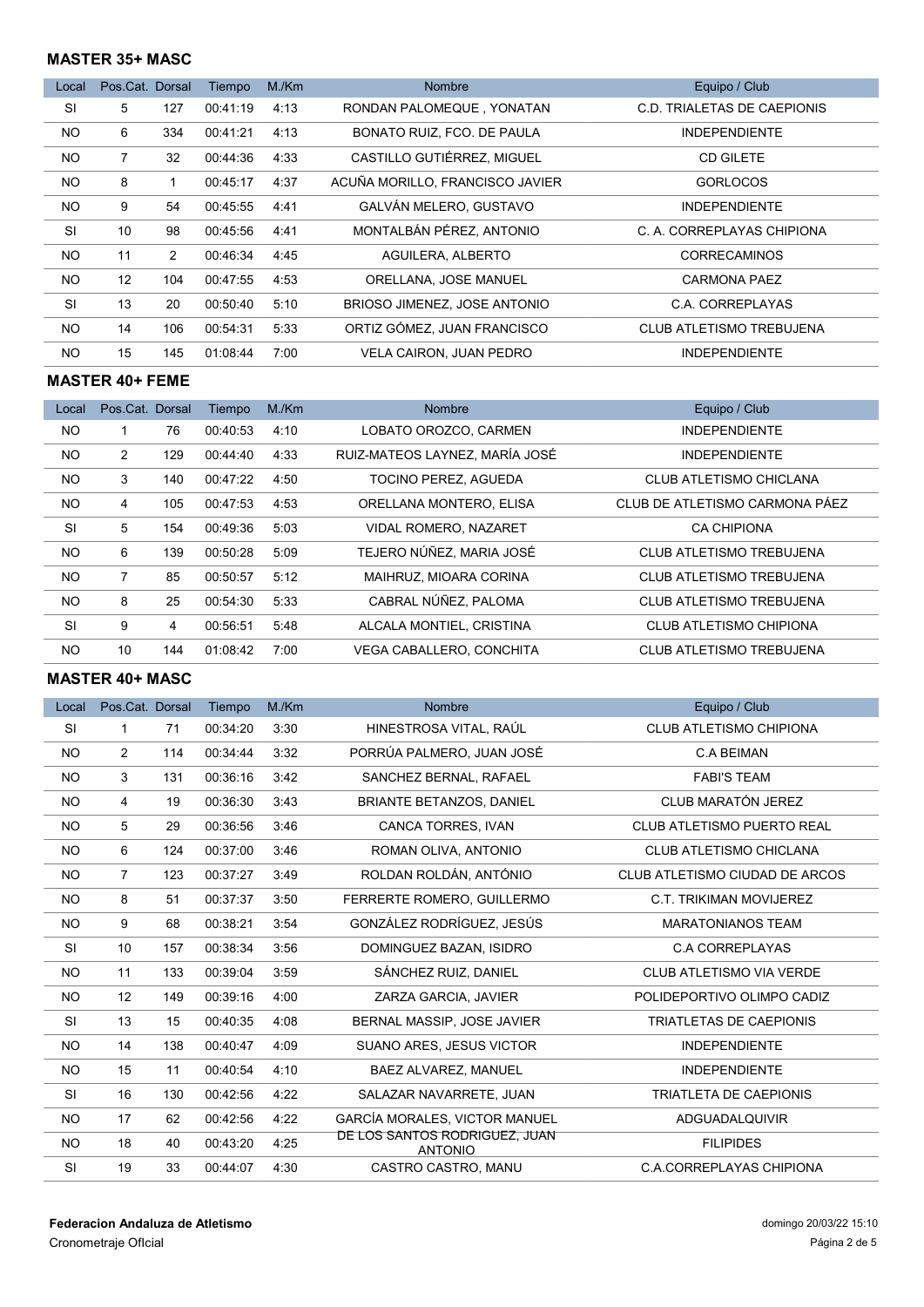### MASTER 40+ MASC

| Local | Pos.Cat. Dorsal |     | Tiempo   | M/Km | <b>Nombre</b>                    | Equipo / Club            |
|-------|-----------------|-----|----------|------|----------------------------------|--------------------------|
| NO    | 20              | 6   | 00:44:34 | 4:32 | ALONSO MORÓN, MANUEL JESÚS       | <b>INDEPENDIENTE</b>     |
| NO    | 21              | 79  | 00:45:19 | 4:37 | LÓPEZ-CEPERO ROMERO, ANTONIO     | NEOS ROTULACION          |
| NO    | 22              | 89  | 00:45:59 | 4:41 | MARTINEZ VILLAGRAN, RODRIGO      | CLUB ATLETISMO TREBUJENA |
| NO    | 23              | 34  | 00:49:59 | 5:06 | CASTRO RODRÍGUEZ. RUBEN          | <b>INDEPENDIENTE</b>     |
| SI    | 24              | 117 | 00:50:04 | 5:06 | RAMIREZ FERNANDEZ, ANTONIO       | C.A. CORREPLAYAS         |
| NO.   | 25              | 63  | 00:50:59 | 5:12 | <b>GARCIA SANCHEZ, ALEJANDRO</b> | <b>INDEPENDIENTE</b>     |

MASTER 45+ FEME

| Local | Pos.Cat. Dorsal |    | Tiempo   | M./Km | <b>Nombre</b>             | Equipo / Club             |
|-------|-----------------|----|----------|-------|---------------------------|---------------------------|
| SI    |                 | 94 | 00.44.51 | 4.34  | MELLADO TIRADO. EVA MARIA | C.A. CORREPLAYAS CHIPIONA |
| SI    |                 | 65 | 00:53:46 | 5.29  | GIL GONZÁLEZ. MERCEDES    | CROSS TRAINING MUTEN BOX  |

#### MASTER 45+ MASC

| Local     | Pos.Cat. Dorsal |     | Tiempo   | M./Km | <b>Nombre</b>                                       | Equipo / Club                  |
|-----------|-----------------|-----|----------|-------|-----------------------------------------------------|--------------------------------|
| NO.       | 1               | 59  | 00:36:09 | 3:41  | GARCIA JIMENEZ, JUAN MANUEL                         | <b>CLUB CORRELINDES</b>        |
| NO.       | $\overline{2}$  | 155 | 00:36:41 | 3:44  | HINOJOS PAN, JESUS                                  | <b>C.T. TRIKIMAN MOVIJEREZ</b> |
| <b>NO</b> | 3               | 61  | 00:36:48 | 3:45  | <b>GARCIA MORALES. JUAN ANTONIO</b>                 | <b>CLUB ATLETISMO CHICLANA</b> |
| NO.       | $\overline{4}$  | 101 | 00:37:00 | 3:46  | MUÑOZ GAMERO, DIEGO                                 | C.D MOLINERA TRIATLÓN          |
| <b>SI</b> | 5               | 56  | 00:37:36 | 3:50  | GARCÍA FUENTES, JUAN LUIS                           | C.A.CORREPLAYAS CHIPIONA       |
| NO.       | 6               | 35  | 00:37:43 | 3:50  | CHAMORRO DOMINGUEZ, ANTONIO JESUS                   | <b>CLUB ATLETISMO BARBATE</b>  |
| <b>SI</b> | $\overline{7}$  | 96  | 00:38:38 | 3:56  | MERINO SANCHEZ-ROMERO, ADRIANO                      | CLUB ATLETISMO CHIPIONA        |
| NO.       | 8               | 60  | 00:38:38 | 3:56  | <b>GARCIA MATA, JUAN ANTONIO</b>                    | <b>INDEPENDIENTE</b>           |
| NO.       | 9               | 126 | 00:39:11 | 3:59  | RONDAN PALOMEQUE, FRANCISCO MANUEL                  | CD.INCLUYE                     |
| NO.       | 10              | 99  | 00:39:46 | 4:03  | MONTES GONZALEZ, JESUS                              | <b>BDAS FARFAN</b>             |
| NO.       | 11              | 48  | 00:40:08 | 4:05  | FERNANDEZ NARANJO, JOSE CARLOS                      | <b>INDEPENDIENTE</b>           |
| <b>NO</b> | 12              | 23  | 00:40:09 | 4:05  | CABAÑAS ROJAS, JUAN                                 | C.A CARMONA PAEZ               |
| <b>SI</b> | 13              | 41  | 00:40:57 | 4:10  | DELGADO PRADA, SERGIO                               | <b>CAPITAN PEDALES</b>         |
| <b>SI</b> | 14              | 116 | 00:42:50 | 4:22  | QUINTERO CATALÁN. ANTONIO JOSÉ                      | <b>TRIATLETAS DE CAEPIONIS</b> |
| NO.       | 15              | 153 | 00:45:23 | 4:37  | AVILES GOMEZ, RUBEN                                 | <b>INDEPENDIENTE</b>           |
| <b>SI</b> | 16              | 81  | 00:45:23 | 4:37  | LORENZO RAFOSO, JOSÉ                                | <b>CAPITAN PEDALES</b>         |
| NO.       | 17              | 148 | 00:46:40 | 4:45  | ZAMBRANO RANDADO, ANDRES                            | <b>ATLETISMO LEBRIJA</b>       |
| <b>NO</b> | 18              | 27  | 00:46:41 | 4:45  | CAMACHO VALENZUELA, JOSE MANUEL                     | <b>LOBOS DEL RUNNING</b>       |
| <b>SI</b> | 19              | 53  | 00:46:53 | 4:47  | GALÁN GONZÁLEZ, LUIS MIGUEL                         | <b>C.A CORREPLAYAS</b>         |
| NO.       | 20              | 69  | 00:47:06 | 4:48  | <b>HELICES PATINO, ANTONIO</b>                      | <b>INDEPENDIENTE</b>           |
| NO.       | 21              | 39  | 00:49:45 | 5:04  | DE LOS SANTOS RODRIGUEZ, FRANCISCO<br><b>MANUEL</b> | <b>FILIPIDES</b>               |
| NO.       | 22              | 120 | 00:50:13 | 5:07  | RIVERA MOTA, MANUEL                                 | CLUB ATLETISMO CHICLANA        |
| <b>SI</b> | 23              | 112 | 00:53:37 | 5:28  | PEREZ DE LA LASTRA GUISADO, JOSE<br><b>MANUEL</b>   | <b>INDEPENDIENTE</b>           |
| NO.       | 24              | 74  | 00:56:13 | 5:44  | LEBRON ROMERO, ANGEL                                | <b>INDEPENDIENTE</b>           |

### MASTER 50+ FEME

|    | Local Pos.Cat. Dorsal Tiempo |     |          | M/Km | <b>Nombre</b>                    | Equipo / Club           |
|----|------------------------------|-----|----------|------|----------------------------------|-------------------------|
| NO |                              | -50 | 00:50:11 | 5:07 | FERNANDEZ RUIZ. MARIA DEL CARMEN | CLUB ATLETISMO CHICLANA |

## MASTER 50+ MASC

| Local | Pos.Cat. Dorsal |    | Tiempo   | M./Km | <b>Nombre</b>                 | Equipo / Club           |
|-------|-----------------|----|----------|-------|-------------------------------|-------------------------|
| NO    |                 | 91 | 00:39:29 | 4:01  | MATEOS JIMÉNEZ, RAFAEL        | A.D.MARATON JEREZ       |
| NO    |                 | 49 | 00:39:57 | 4.04  | FERNANDEZ RUIZ, DIONISIO JUAN | CLUB ATLETISMO CHICLANA |
| NO    |                 | 18 | 00:41:31 | 4.14  | BREA ESTRADA, PEDRO           | CLUB ATLETISMO CHICLANA |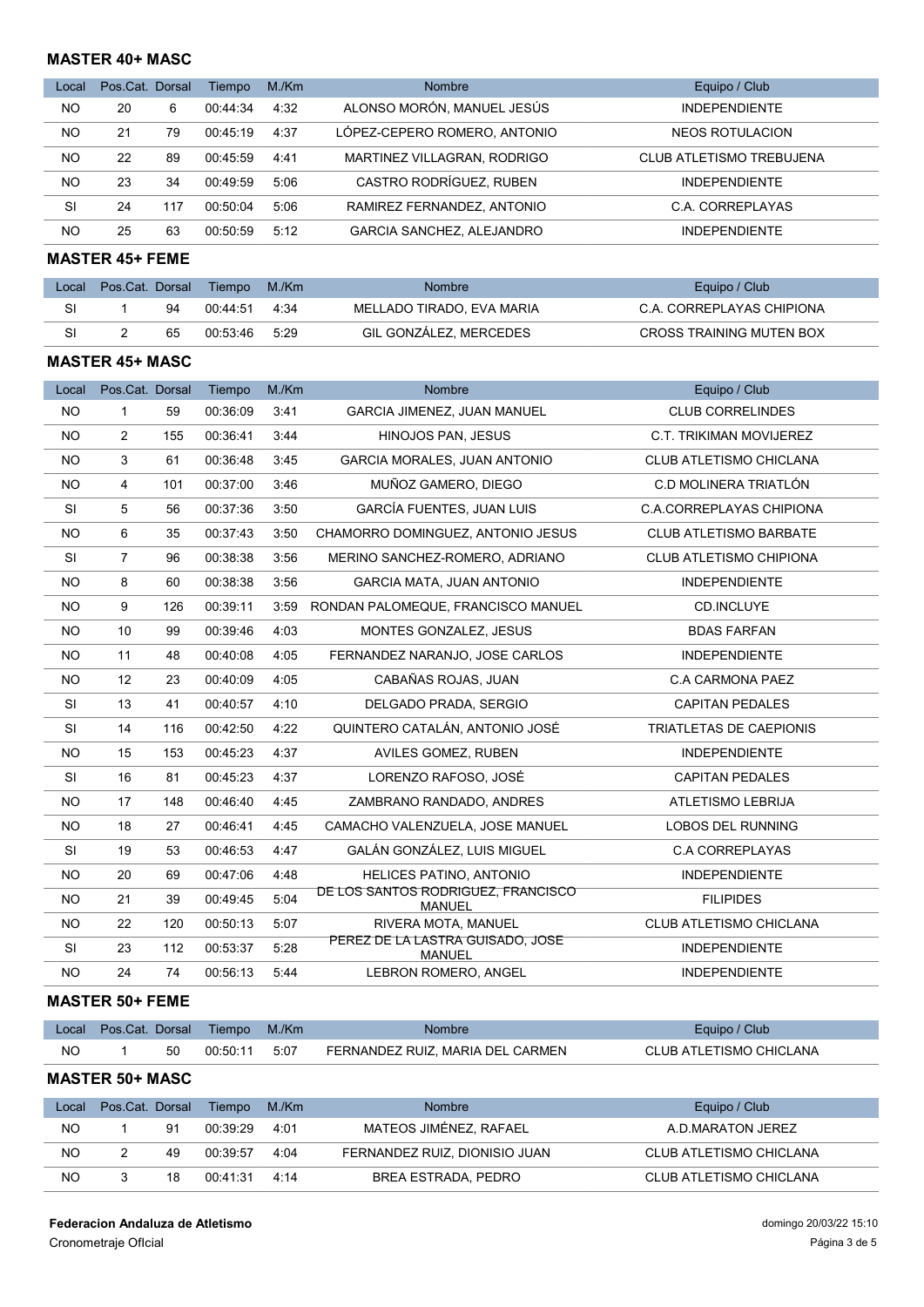### MASTER 50+ MASC

| Local     | Pos.Cat. Dorsal |     | Tiempo   | M/Km | <b>Nombre</b>                      | Equipo / Club                   |
|-----------|-----------------|-----|----------|------|------------------------------------|---------------------------------|
| <b>NO</b> | 4               | 134 | 00:42:29 | 4:20 | SANTANA MENACHO, FERNANDO          | <b>VETE-RUNNERS JEREZ</b>       |
| SI        | 5               | 77  | 00:42:59 | 4:23 | LÓPEZ LÓPEZ, PEDRO                 | C.A.CORREPLAYAS CHIPIONA        |
| <b>SI</b> | 6               | 38  | 00:44:22 | 4:31 | CORDERO GARRUCHO, RAFAEL           | <b>CLUB ATLETISMO CHIPIONA</b>  |
| <b>SI</b> | 7               | 156 | 00:44:27 | 4:32 | <b>GALLARDO CRUZ, FABIAN</b>       | C. A. CORREPLAYAS CHIPIONA      |
| <b>NO</b> | 8               | 97  | 00:45:09 | 4:36 | <b>GARCIA CABELLO, JUAN MANUEL</b> | <b>LOS LENTOS</b>               |
| <b>NO</b> | 9               | 9   | 00:46:32 | 4:44 | ANTONA DE ELÍAS, PEDRO NICOLÁS     | POLIDEPORTIVO OLIMPO CÁDIZ      |
| <b>SI</b> | 10              | 122 | 00:48:48 | 4:58 | RODRIGUEZ MONTALBÁN. ISMAEL        | C.A. CORREPLAYAS CHIPIONA       |
| <b>SI</b> | 11              | 42  | 00:49:03 | 5:00 | DOMINGUEZ CERPA, MANUEL            | <b>CLUB ATLETISMO CHIPIONA</b>  |
| <b>NO</b> | 12              | 28  | 00:51:12 | 5:13 | CAMPOS CABRAL, NICOLAS             | <b>CLUB ATLETISMO TREBUJENA</b> |
| <b>NO</b> | 13              | 128 | 00:53:32 | 5:27 | FERNANDEZ RODRIGUEZ. JUAN ISIDRO   | <b>INDEPENDIENTE</b>            |

## MASTER 55+ FEME

| Local | Pos.Cat. Dorsal |     | Tiempo   | M./Km | <b>Nombre</b>             | Equipo / Club                |
|-------|-----------------|-----|----------|-------|---------------------------|------------------------------|
| NO    |                 | 115 | 00:49:39 | 5:04  | QUINTANA ARNÉS, BEGOÑA    | CORRECAMINOS CARBAJOSA       |
| SI    |                 | 70  | 00:50:02 | 5:06  | HERRERA CASTRO, ISABEL    | C.A. CORREPLAYAS             |
| SI    |                 | 5   | 00:56:43 | 5:47  | ALDON LAGOMAZZINI, CARMEN | CLUB ATLETISMO CHIPIONA      |
| SI    | 4               | 151 | 00:57:55 | 5:54  | DAFIR HAJJAB, FATIMA      | <b>DEPORDIVER</b>            |
| NO    | 5               | 12  | 01:02:21 | 6.21  | BALLESTA GARCÍA, INMA     | ESCUELA JEREZANA DE TRIATLON |

#### MASTER 55+ MASC

| Local          | Pos.Cat. Dorsal |     | Tiempo   | M/Km | <b>Nombre</b>                  | Equipo / Club                         |
|----------------|-----------------|-----|----------|------|--------------------------------|---------------------------------------|
| NO.            |                 | 90  | 00:37:33 | 3:49 | MARTIN-NIÑO, FABIAN            | CLUB ATLETISMO ROTEÑO VÍA VERD        |
| <b>NO</b>      | 2               | 331 | 00:39:05 | 3:59 | MATEOS GARCES, JUAN DE DIOS    | <b>INDEPENDIENTE</b>                  |
| <b>NO</b>      | 3               | 43  | 00:40:00 | 4:04 | DOPPERS, JURGEN                | <b>ALCANATIF</b>                      |
| <b>NO</b>      | 4               | 64  | 00:42:47 | 4:21 | <b>GARRI JEREZ, FRANCISCO</b>  | <b>CARMONA PAEZ</b>                   |
| SI             | 5               | 332 | 00:44:07 | 4:30 | TORAN ESTARELLES, JUAN ANTONIO | <b>INDEPENDIENTE</b>                  |
| <b>NO</b>      | 6               | 119 | 00:44:35 | 4:32 | RÍOS ALEGRÍA, MANUEL           | <b>GIRONBIKES CANTINA ZAPATA-OBJE</b> |
| <b>SI</b>      | $\overline{7}$  | 125 | 00:49:31 | 5:03 | ROMERO, JOSE                   | <b>CAPITÁN PEDALES</b>                |
| <b>SI</b>      | 8               | 92  | 00:49:32 | 5:03 | MELLADO BENITEZ, ANTONIO LUIS  | C.A. CORREPLAYAS CHIPIONA             |
| SI             | 9               | 143 | 00:51:07 | 5:13 | VARGAS RACERO. JOSE ANGEL      | <b>INDEPENDIENTE</b>                  |
| N <sub>O</sub> | 10              | 110 | 00:52:05 | 5:18 | PERALTA FERNANDEZ, LUIS MIGUEL | CLUB ATLETISMO CHICLANA               |
| <b>NO</b>      | 11              | 46  | 00:58:05 | 5:55 | <b>ESPINAR MORA, JOSE</b>      | <b>INDEPENDIENTE</b>                  |

#### MASTER 60+ FEME

| Local |     | Pos.Cat. Dorsal Tiempo | M./Km | <b>Nombre</b>                   | Equipo / Club            |
|-------|-----|------------------------|-------|---------------------------------|--------------------------|
| NC    | 142 | 00:58:04               | 5:55  | TORRES QUIÑOY, MARIA DEL CARMEN | <b>CARMONA PAEZ</b>      |
| NC    |     | 01.08.42               | 70∩∩  | ANDRADES NÚÑEZ, ANTONIA         | CLUB ATLETISMO TREBUJENA |

## MASTER 60+ MASC

| Local     | Pos.Cat. Dorsal |     | Tiempo   | M/Km | <b>Nombre</b>                 | Equipo / Club                   |
|-----------|-----------------|-----|----------|------|-------------------------------|---------------------------------|
| NO        |                 | 26  | 00:42:04 | 4:17 | CALA ARELLANO. JOSÉ           | <b>CLUB ATLETISMO TREBUJENA</b> |
| <b>NO</b> | $\overline{2}$  | 111 | 00.42.34 | 4:20 | PÉREZ ALBARRAN, JOSÉ ANTONIO  | <b>CA CHIPIONA</b>              |
| <b>NO</b> | 3               | 10  | 00:43:36 | 4:27 | ARTAJO HERNANDO, ENRIQUE      | <b>INDEPENDIENTE</b>            |
| <b>NO</b> | 4               | 109 | 00:44:34 | 4:32 | PERALTA DE HARO, ANTONIO      | OBJETIVO MARATON                |
| SI        | 5               | 88  | 00.52.02 | 5:18 | MARTINEZ RAMIREZ, JUAN CARLOS | CLUB ATLETISMO CHIPIONA         |
| <b>SI</b> | 6               | 73  | 00:53:32 | 5:27 | JUNQUERO GARCIA, JUAN EMILIO  | CLUB ATLETISMO CHIPIONA         |
| NO        |                 | 108 | 00:55:35 | 5:40 | PARODI AGUIRRE, FRANCISCO     | CLUB POLIDEPORTIVO OLIMPO DE C  |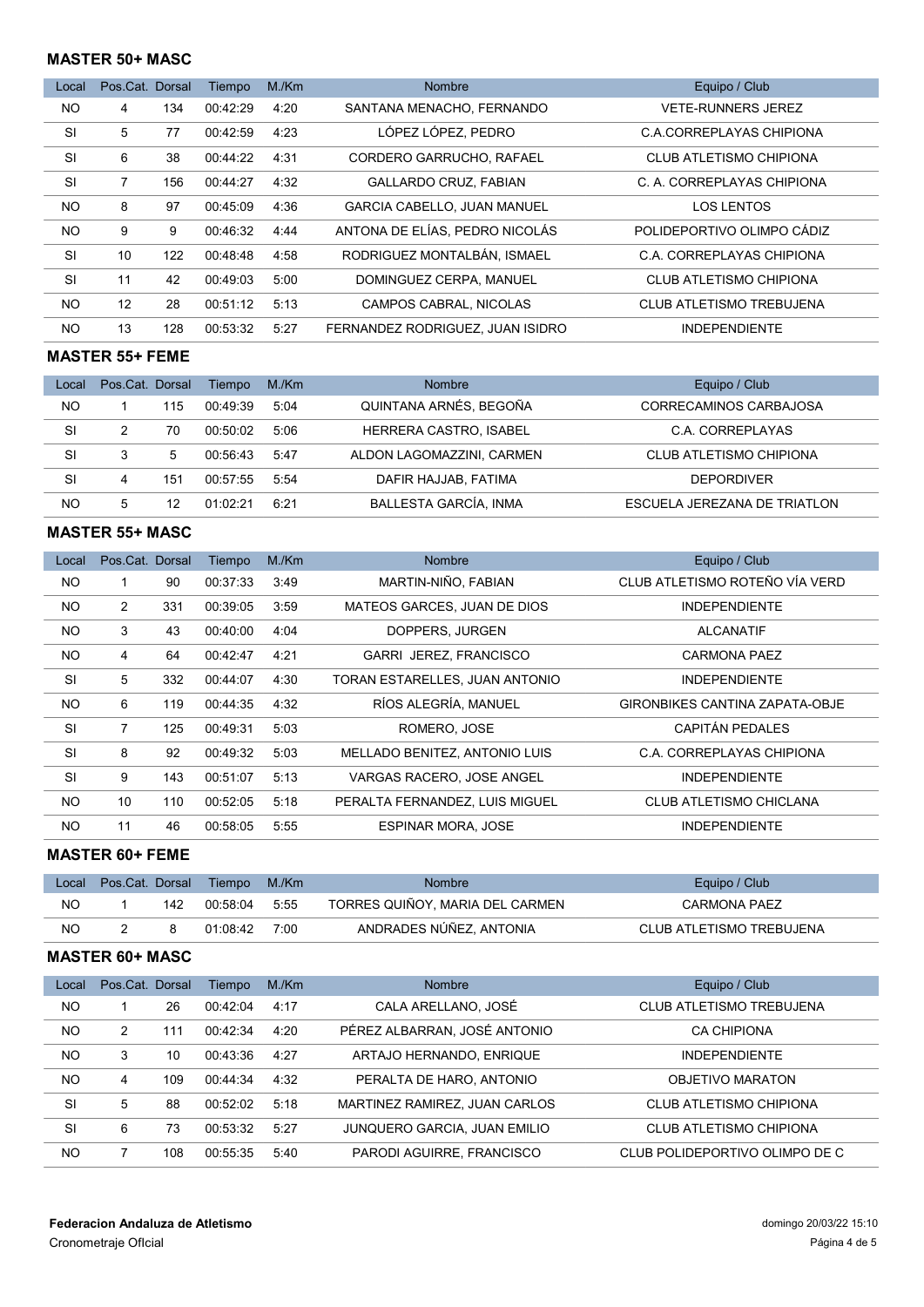## MASTER 65+ MASC

| Local | Pos.Cat. Dorsal |     | Tiempo   | M/Km | <b>Nombre</b>                    | Equipo / Club        |
|-------|-----------------|-----|----------|------|----------------------------------|----------------------|
| NO.   |                 | 141 | 00:39:59 | 4:04 | TORRES MORERA, LUIS MIGUEL       | <b>GADEIRAS</b>      |
| NO.   |                 | 75  | 00:43:10 | 4.24 | LINARES TAPIADOR, GERARDO        | <b>CORRELINDES</b>   |
| NO.   | 3               | 72  | 00:44:30 | 4:32 | JIMÉNEZ SENA, JUAN CARLOS        | ATLETISMO CHICLANA   |
| NO    | 4               | 17  | 00:51:11 | 5:13 | <b>BORREIROS CABRERA, MANUEL</b> | <b>INDEPENDIENTE</b> |
| NO.   | 5               | 107 | 00:54:21 | 5:32 | PALOMA VEGA, JOAQUIN             | OBJETIVO MARATON     |
| NO.   | 6               | 147 | 01.02.20 | 6.21 | VILLEGAS VACA, ANTONIO MARÍA     | <b>ALCANATIF</b>     |

#### MASTER 70+ MASC

| Local     | Pos.Cat. Dorsal |     | Tiempo   | M/Km | <b>Nombre</b>              | Equipo / Club        |
|-----------|-----------------|-----|----------|------|----------------------------|----------------------|
| NO.       |                 | 21  | 00:47:05 | 4:48 | CABALLERO JURADO, LUIS     | <b>ALCANATIF</b>     |
| <b>NO</b> | 2               | 118 | 00:47:22 | 4:50 | RAMOS ZAPICO, JOSE FELIX   | <b>INDEPENDIENTE</b> |
| <b>NO</b> | 3               | 36  | 00:49:25 | 5:02 | CID ALVAREZ, EDUARDO       | C.A. AL CANATIF      |
| <b>NO</b> | 4               | 121 | 00:50:32 | 5.09 | RODRIGUEZ LOPEZ, MANUEL    | ADESA80              |
| <b>NO</b> | 5               | 31  | 00:56:24 | 5.45 | CASTAÑO MORILLA, FRANCISCO | CARMONA PARZ         |
| <b>NO</b> | 6               | 150 | 01:03:26 | 6:28 | SANCHEZ GONZALEZ, JUAN     | CLUB MARATÓN JEREZ   |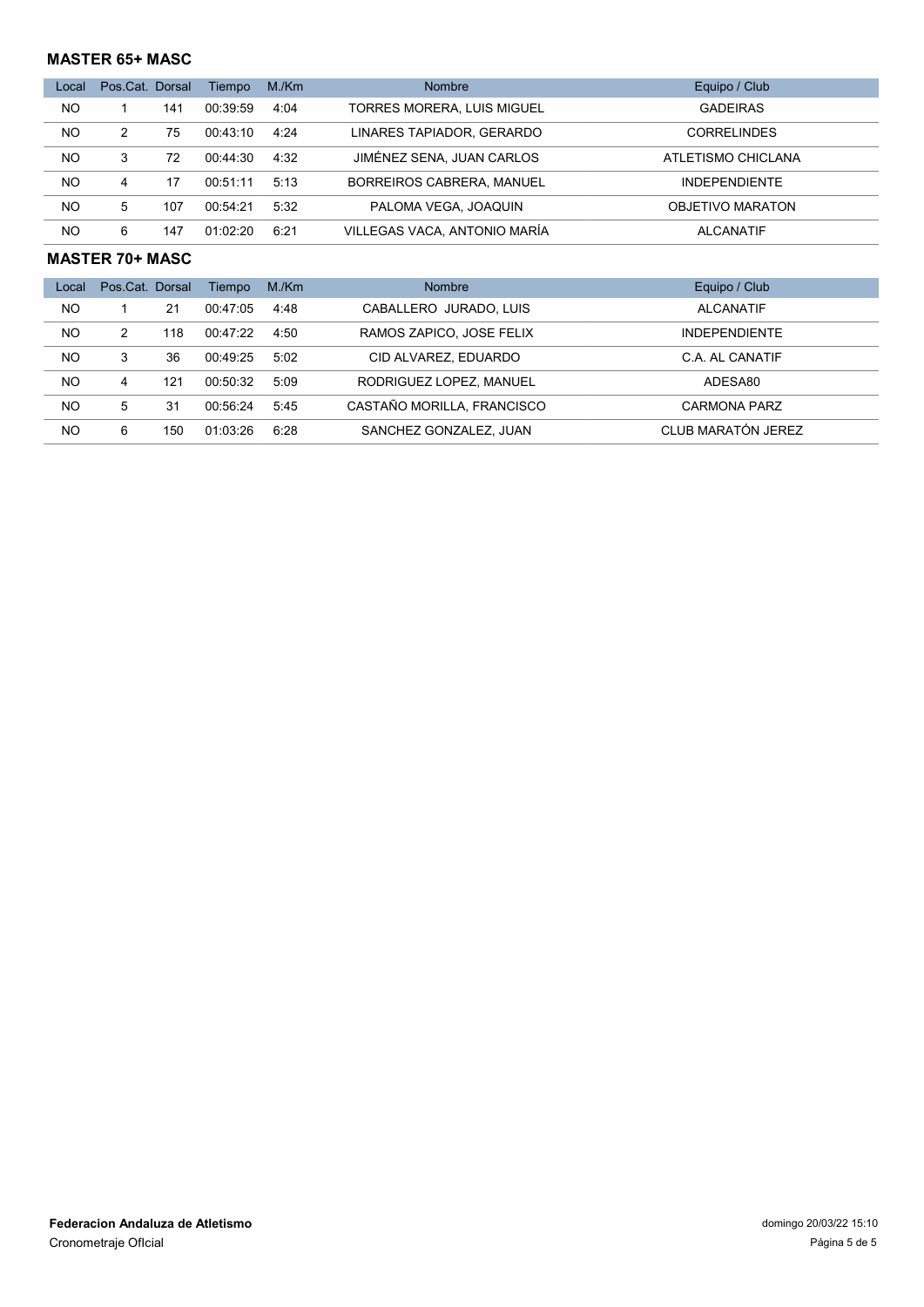





# CLASIFICACIÓN POR CATEGORIAS

## CADETE MASC

| Local | Pos.Cat. Dorsal     |     | Tiempo   | M/Km | <b>Nombre</b>                | Equipo / Club         |
|-------|---------------------|-----|----------|------|------------------------------|-----------------------|
| NO.   |                     | 254 | 00:10:45 | 4:18 | PEREZ ALFONSECA, JOSE MANUEL | C.D. INCLUYE SANLUCAR |
|       | <b>JUVENIL FEME</b> |     |          |      |                              |                       |
| Local | Pos.Cat. Dorsal     |     | Tiempo   | M/Km | <b>Nombre</b>                | Equipo / Club         |
| NO.   |                     | 223 | 00:10:48 | 4:19 | <b>GUERRA BLANCO, LOLA</b>   | C.D. INCLUYE SANLUCAR |
|       | <b>JUVENIL MASC</b> |     |          |      |                              |                       |
| Local | Pos.Cat. Dorsal     |     | Tiempo   | M/Km | <b>Nombre</b>                | Equipo / Club         |
| NO.   |                     | 178 | 00:08:45 | 3:30 | CABALLERO MONTES, JAVIER     | <b>CARMONA PAEZ</b>   |
| NO.   | $\mathcal{P}$       | 258 | 00:10:45 | 4:18 | PEREZ RODRIGUEZ, ALEJANDRO   | C.D. INCLUYE SANLUCAR |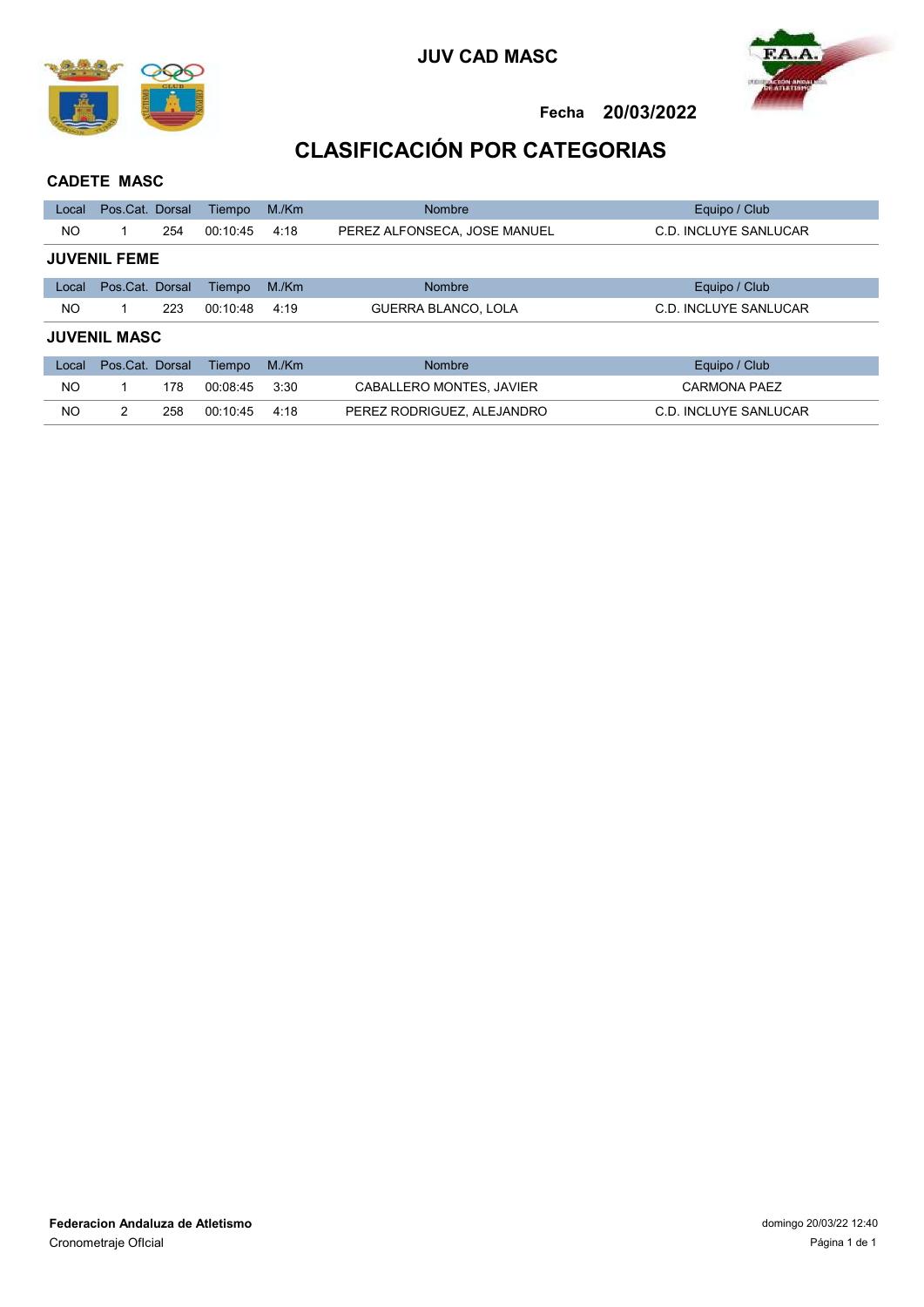



# CLASIFICACIÓN POR CATEGORIAS

### INFANTIL MASC

| Local     | Pos.Cat. Dorsal |     | Tiempo   | M/Km | <b>Nombre</b>               | Equipo / Club                   |
|-----------|-----------------|-----|----------|------|-----------------------------|---------------------------------|
|           |                 | 314 | 00:06:18 | 3:09 | <b>MESA MARTIN, ESTEBAN</b> | <b>INDEPENDIENTE</b>            |
| <b>NO</b> | $\overline{2}$  | 312 | 00:06:20 | 3:10 | MUÑOZ MORAL. JAVIER         | CLUB ATLETISMO PALACIEGO        |
| <b>NO</b> | 3               | 179 | 00:06:22 | 3:11 | CABALLERO PAJUELO, MARTIN   | CLUB POLIDEPORTIVO OLIMPO       |
|           | 4               | 323 | 00:06:31 | 3:15 | FERNANDEZ ARROYO, JAVIER    |                                 |
| NO.       | 5               | 281 | 00:06:58 | 3:29 | RODRIGUEZ DIAZ, MARIO       | C.D. INCLUYE SANLUCAR           |
| <b>NO</b> | 6               | 245 | 00:07:16 | 3:38 | MENA GUERRA, ALEJANDRO      | C.D. INCLUYE SANLUCAR           |
|           | 7               | 318 | 00:08:08 | 4:04 | IBAÑEZ ALCON, SERGIO        |                                 |
| NO.       | 8               | 292 | 00:08:13 | 4:06 | SILVA MORENO. JOSÉ MANUEL   | <b>CLUB ATLETISMO TREBUJENA</b> |
| NO.       | 9               | 211 | 00:08:24 | 4:12 | GARCÍA CARO, DANIEL         | <b>CLUB ATLETISMO TREBUJENA</b> |
| NO.       | 10              | 256 | 00:08:39 | 4:19 | PÉREZ PEDRERA, DANIEL       | <b>CLUB GAIA</b>                |
| NO.       | 11              | 250 | 00:09:37 | 4:48 | PACHECO DIAZ. CARLOS        | C.D. INCLUYE SANLUCAR           |
| <b>NO</b> | 12              | 295 | 00:10:44 | 5:22 | <b>TEJERO PARRA, MIGUEL</b> | <b>CLUB ATLETISMO TREBUJENA</b> |

## CADETE FEME

| Local | Pos.Cat. Dorsal |                 | Tiempo   | M./Km | <b>Nombre</b>                                  | Equipo / Club              |
|-------|-----------------|-----------------|----------|-------|------------------------------------------------|----------------------------|
| NO    |                 | 212             | 00.07.32 | 3:46  | <b>GARCIA DOMINGUEZ, CELIA</b>                 | POLIDEPORTIVO OLIMPO CADIZ |
| NO    |                 | 288             | 00.07.39 | 3:49  | SÁNCHEZ CABRAL, MARÍA DE LOS<br><b>ÁNGELES</b> | C.A. BEIMAN CHAPIN JEREZ   |
| NO    |                 | 27 <sup>1</sup> | 00.09.39 | 4.49  | RAPOSO ORELLANA, NATALIA                       | C.D. INCLUYE SANLUCAR      |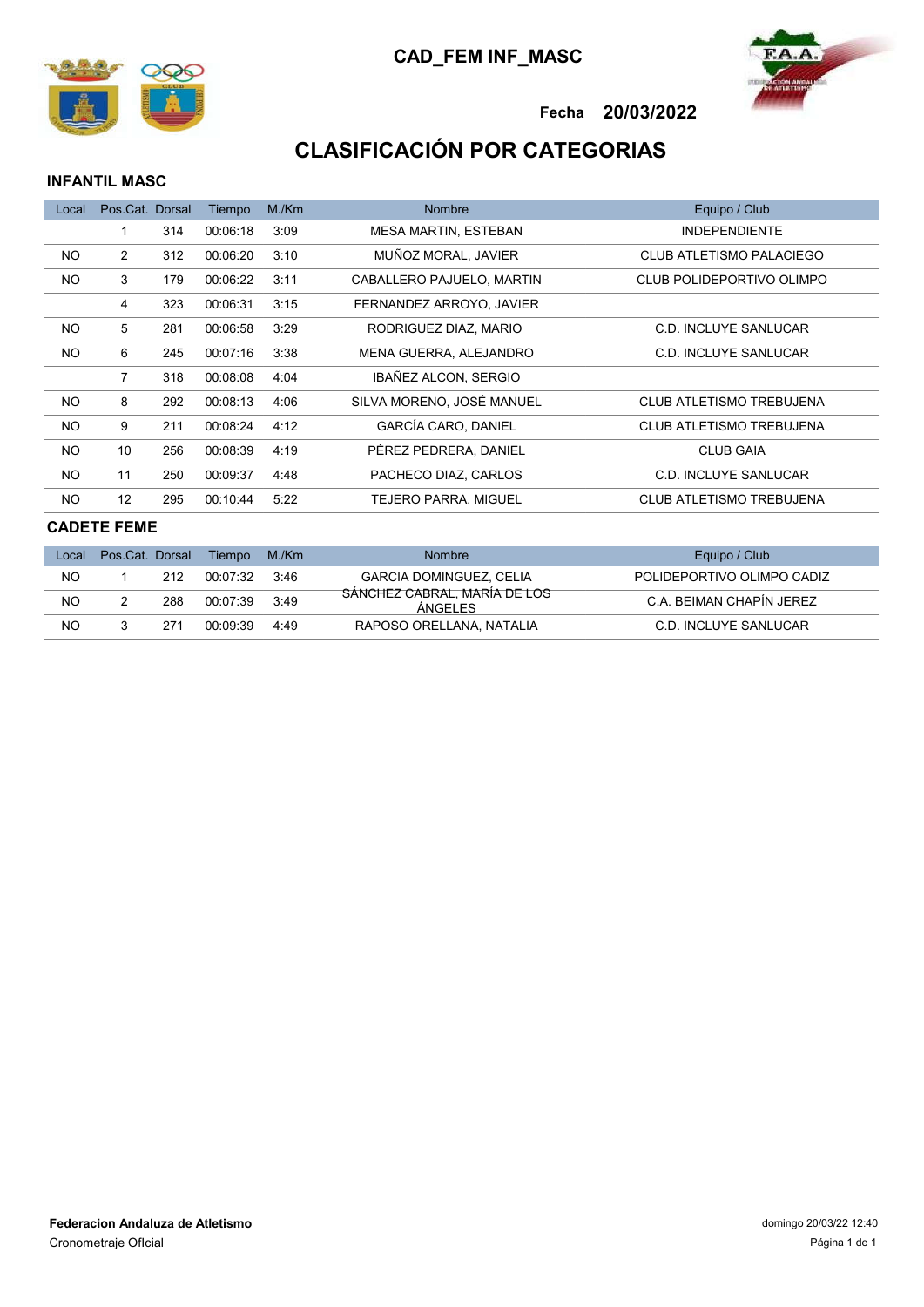



# CLASIFICACIÓN POR CATEGORIAS

### BENJAMIN MASC

| Local              | Pos.Cat. Dorsal |     | Tiempo   | M/Km | <b>Nombre</b>                | Equipo / Club                  |  |  |
|--------------------|-----------------|-----|----------|------|------------------------------|--------------------------------|--|--|
| NO.                | 1               | 278 | 00:07:07 | 5:28 | ROBLES ROMERO, CARLOS        | <b>C.D. INCLUYE SANLUCAR</b>   |  |  |
| <b>ALEVIN MASC</b> |                 |     |          |      |                              |                                |  |  |
| Local              | Pos.Cat. Dorsal |     | Tiempo   | M/Km | <b>Nombre</b>                | Equipo / Club                  |  |  |
| NO.                | 1               | 225 | 00:06:58 | 5:21 | HERNÁNDEZ PIRIZ, DÁMASO      | <b>ALCANATIF</b>               |  |  |
| NO.                | $\overline{2}$  | 257 | 00:07:06 | 5:27 | PÉREZ PEDRERA. RAFAEL        | <b>CLUB GAIA</b>               |  |  |
|                    | 3               | 320 | 00:07:22 | 5:40 | MARTINEZ URMINSKY, CANDIDO   |                                |  |  |
|                    | 4               | 316 | 00:07:51 | 6:02 | HINOJO MENACHO, GAEL         |                                |  |  |
| NO.                | 5               | 284 | 00:08:26 | 6:29 | ROMERO PEREZ, ADAM           | <b>C.D. INCLUYE SANLUCAR</b>   |  |  |
|                    | 6               | 319 | 00:09:11 | 7:04 | DE LOS SANTOS GALLERO, JESUS |                                |  |  |
| <b>SI</b>          | $\overline{7}$  | 174 | 00:09:53 | 7:36 | BERNAL GUISADO, IKER         | <b>CLUB ATLETISMO CHIPIONA</b> |  |  |
| NO.                | 8               | 210 | 00:10:29 | 8:04 | CARDENAS MONTALBAN, DAVID    | <b>LOS LENTOS</b>              |  |  |
| NO.                | 9               | 206 | 00:10:39 | 8:11 | <b>FRANCO ULRIC, MANUEL</b>  | C.D. INCLUYE SANLUCAR          |  |  |
| <b>SI</b>          | 10              | 241 | 00:10:50 | 8:20 | MARQUEZ VITAL, JOSE MANUEL   | <b>CLUB ATLETISMO CHIPIONA</b> |  |  |
|                    | 11              | 322 | 00:11:31 | 8:52 | BEJARANO CALAHORRO, HECTOR   |                                |  |  |
| INIM ANIWII.       |                 |     |          |      |                              |                                |  |  |

#### INFANTIL FEME

| Local     | Pos.Cat. Dorsal |     | Tiempo   | M/Km | <b>Nombre</b>                  | Equipo / Club                   |
|-----------|-----------------|-----|----------|------|--------------------------------|---------------------------------|
| <b>NO</b> | 1               | 232 | 00:07:01 | 5:24 | LETRAN CARTES, PAULA           | <b>BEIMAN CHAPIN JEREZ</b>      |
| <b>NO</b> | $\overline{2}$  | 213 | 00:07:14 | 5:34 | GARCIA DOMINGUEZ, SOFIA        | POLIDEPORTIVO OLIMPO CADIZ      |
| <b>NO</b> | 3               | 309 | 00:07:27 | 5:44 | VICENTE MAIHRUZ, AINHOA        | <b>CLUB ATLETISMO TREBUJENA</b> |
| <b>NO</b> | 4               | 182 | 00:07:29 | 5:45 | CAPITÁN GODOY, ESTRELLA        | <b>CLUB ATLETISMO PALACIEGO</b> |
| <b>NO</b> | 5               | 275 | 00:07:36 | 5:51 | REDIN MORA, BLANCA             | <b>C.D. INCLUYE SANLUCAR</b>    |
| <b>NO</b> | 6               | 165 | 00:07:53 | 6:03 | AMUEDO LOPEZ, MELANIA          | <b>C.D. INCLUYE SANLUCAR</b>    |
| <b>NO</b> | $\overline{7}$  | 216 | 00:08:21 | 6:25 | GIL VARELA, EMMA               | POLIDEPORTIVO OLIMPO CADIZ      |
| <b>NO</b> | 8               | 302 | 00:08:22 | 6:26 | VITAL PARTIDA, YANIRA          | <b>C.D. INCLUYE SANLUCAR</b>    |
| <b>NO</b> | 9               | 228 | 00:08:24 | 6:27 | <b>JURADO CASTRO, LUCIA</b>    | POLIDEPORTIVO OLIMPO CADIZ      |
| <b>NO</b> | 10              | 305 | 00:08:31 | 6:33 | ZARZA GOMEZ, LUCIA             | POLIDEPORTIVO OLIMPO CADIZ      |
| NO        | 11              | 205 | 00:08:33 | 6:34 | FONCUBIERTA ORELLANA, ANA      | C.A. CARMONA PÁEZ               |
| <b>NO</b> | 12              | 207 | 00:08:35 | 6:36 | <b>GALAN CEBALLOS, CELESTE</b> | <b>CLUB ATLETISMO TREBUJENA</b> |
| <b>NO</b> | 13              | 198 | 00:08:56 | 6:52 | DIOSDADO FERNÁNDEZ, LAURA      | <b>CLUB ATLETISMO TREBUJENA</b> |
| <b>NO</b> | 14              | 260 | 00:09:13 | 7:05 | PINEDA DOMÍNGUEZ, MARIA        | <b>CLUB ATLETISMO PALACIEGO</b> |
| <b>NO</b> | 15              | 237 | 00:09:19 | 7:10 | MÁRQUEZ, CARLA                 | <b>C.D. INCLUYE SANLUCAR</b>    |
| <b>NO</b> | 16              | 173 | 00:09:27 | 7:16 | BERMÚDEZ PARRADO, PAULA        | <b>C.D. INCLUYE SANLUCAR</b>    |
| <b>SI</b> | 17              | 307 | 00:11:35 | 8:55 | LOPEZ CEPERO, ANA              | <b>INDEPENDIENTE</b>            |
| SI        | 18              | 308 | 00:11:35 | 8:55 | LOPEZ CEPERO, JULIA            | <b>INDEPENDIENTE</b>            |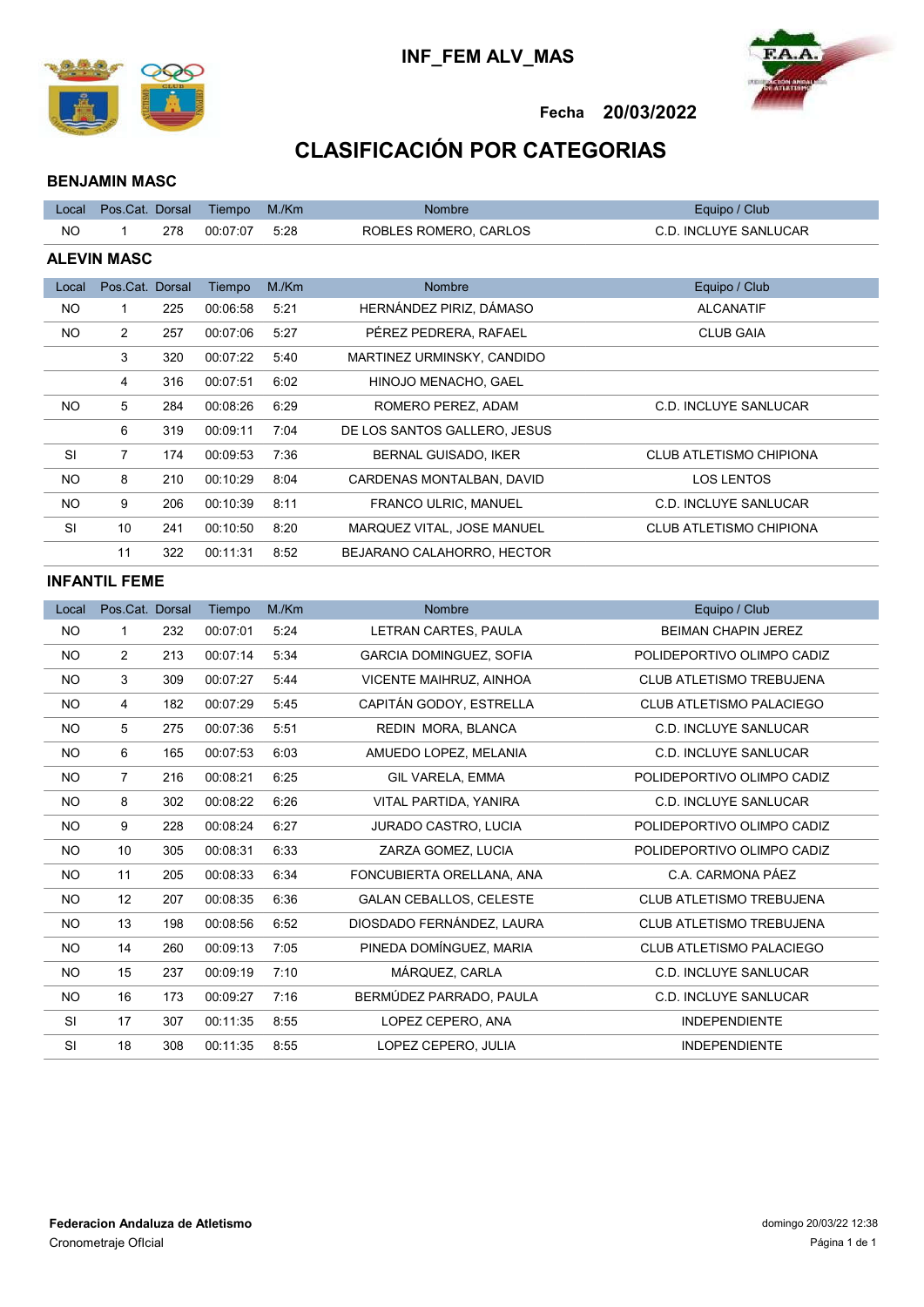## CLASIFICACIÓN GENERAL

# ALV\_FEM





## 20/03/2022

| P/Gen.         | P/Cat          | <b>Dorsal</b> | <b>Nombre Participante</b>     | Cat.  | <b>Tiempo</b> | Local     | Ritmo        |
|----------------|----------------|---------------|--------------------------------|-------|---------------|-----------|--------------|
|                |                | 276           | <b>REINA PONTONES, IRENE</b>   | 7ALEF | 00:04:41      | <b>NO</b> | $\mathbf{0}$ |
| $\overline{2}$ | $\overline{2}$ | 255           | PEREZ GONZALEZ, MARIA          | 7ALEF | 00:04:50      | <b>NO</b> | $\Omega$     |
| 3              | 3              | 315           | <b>MATEO MACIAS, LAURA</b>     | 7ALEF | 00:04:52      | <b>NO</b> | $\Omega$     |
| 4              | 4              | 227           | HINOJOS MENACHO, MARA          | 7ALEF | 00:05:01      | <b>NO</b> | $\Omega$     |
| 5              | 5              | 306           | ZARZA GOMEZ. CARMEN            | 7ALEF | 00:05:04      | <b>NO</b> | $\Omega$     |
| 6              | 6              | 219           | GONZALEZ LUCAS, MARINA         | 7ALEF | 00:05:08      | <b>NO</b> | $\Omega$     |
| 7              | 7              | 301           | VIDAL CABRAL, GABRIELA         | 7ALEF | 00:05:20      | <b>NO</b> | $\Omega$     |
| 8              | 8              | 246           | MILLAN GARCIA, VALERIA         | 7ALEF | 00:05:23      | <b>NO</b> | $\Omega$     |
| 9              | 9              | 188           | CASTRO MONTALBAN, LUCÍA        | 7ALEF | 00:05:47      | <b>SI</b> | $\Omega$     |
| 10             | 10             | 296           | VALDERRAMA VILLANUEVA, CARLOTA | 7ALEF | 00:05:53      | <b>SI</b> | $\Omega$     |
| 11             | 11             | 190           | CHAMORRO LUZA, JULIA           | 7ALEF | 00:05:55      | <b>NO</b> | $\Omega$     |